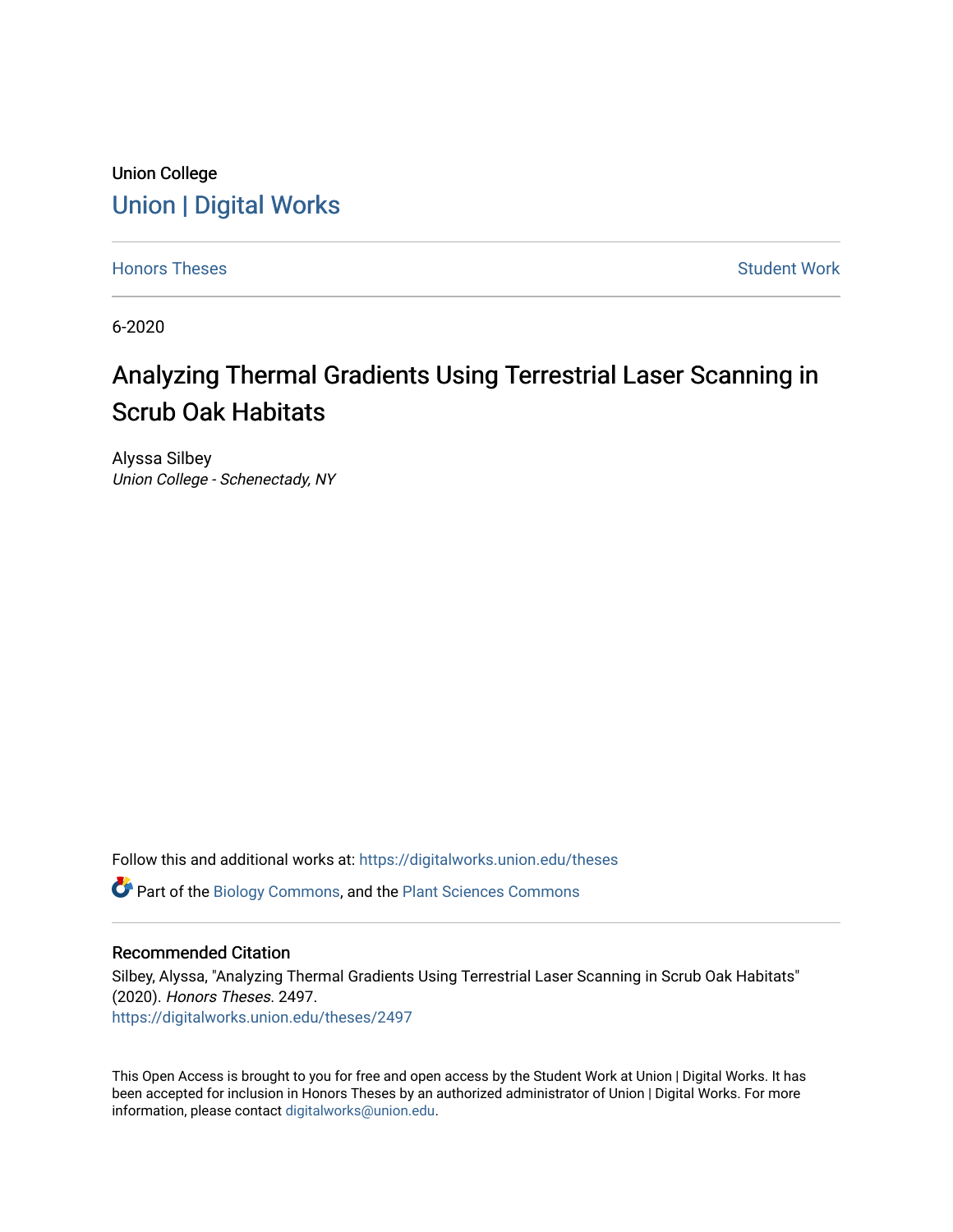# Analyzing Thermal Gradients Using Terrestrial Laser Scanning in

# Scrub Oak Habitats

By: Alyssa B. Silbey

Advisor: Steven Rice

Union College

May 2020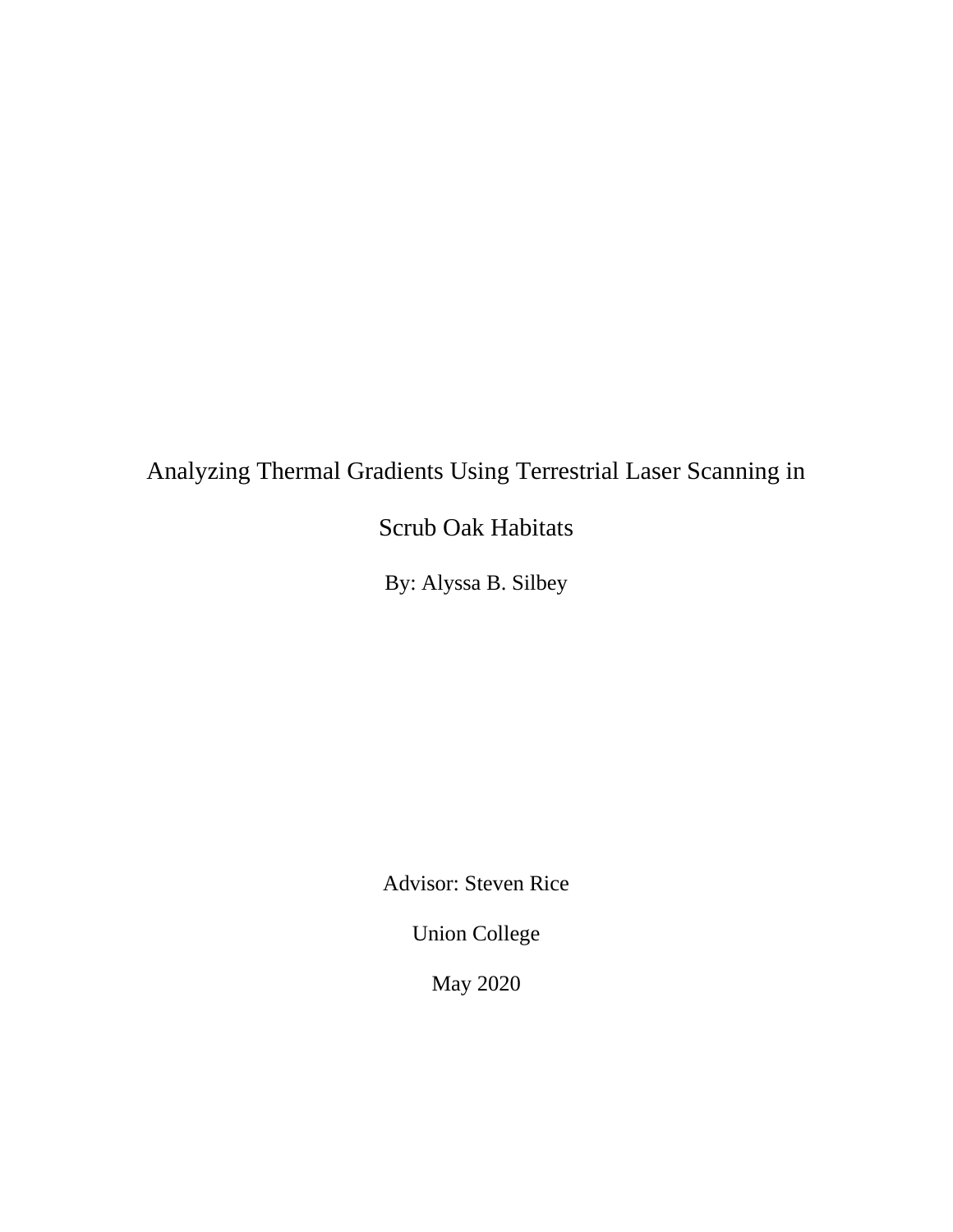#### Abstract

# SILBEY, ALYSSA

Analyzing Thermal Gradients Using Terrestrial Laser Scanning in Scrub Oak Habitats ADVISOR: Steven K. Rice

Thermal microclimates are an important component of natural ecosystems because they provide appropriate niche space for many organisms; however, they are not widely studied because of their small scale. Likewise, variation in these microclimates may significantly impact animal thermoregulation and plant physiological processes and be especially important in the face of climate change. The goal of this study is to determine how the size and structure of *Quercus ilicifolia* shrubs influences ground temperature gradients. We hypothesized that differences in leaf cover and leaf area index (LAI) would cause temperature under shrubs to cool relative to the ambient temperature, and that higher LAI shrubs will create steeper temperature gradients. The study was conducted using five *Quercus ilicifolia* (scrub oak) shrubs of varying height and structure in the Albany Pine Bush Preserve. Five temperature logging devices were distributed in a transect from the center of the shrub to twice its radius into the surrounding herbaceous vegetation. Leaf area and leaf area index (LAI) were measured and shrubs were scanned using a terrestrial laser scanner to obtain a 3D point cloud. This was used to calculate shrub canopy volume. The most highly significant thermal gradient present was in the daily maximum temperatures, showing that as one moves closer to the shrub center, the maximum temperature cools continually. However, the remaining temperature data confirmed that differences in shrub structure (leaf area, LAI) do not influence the magnitude of the thermal gradient. While the amount of shade cover did not impact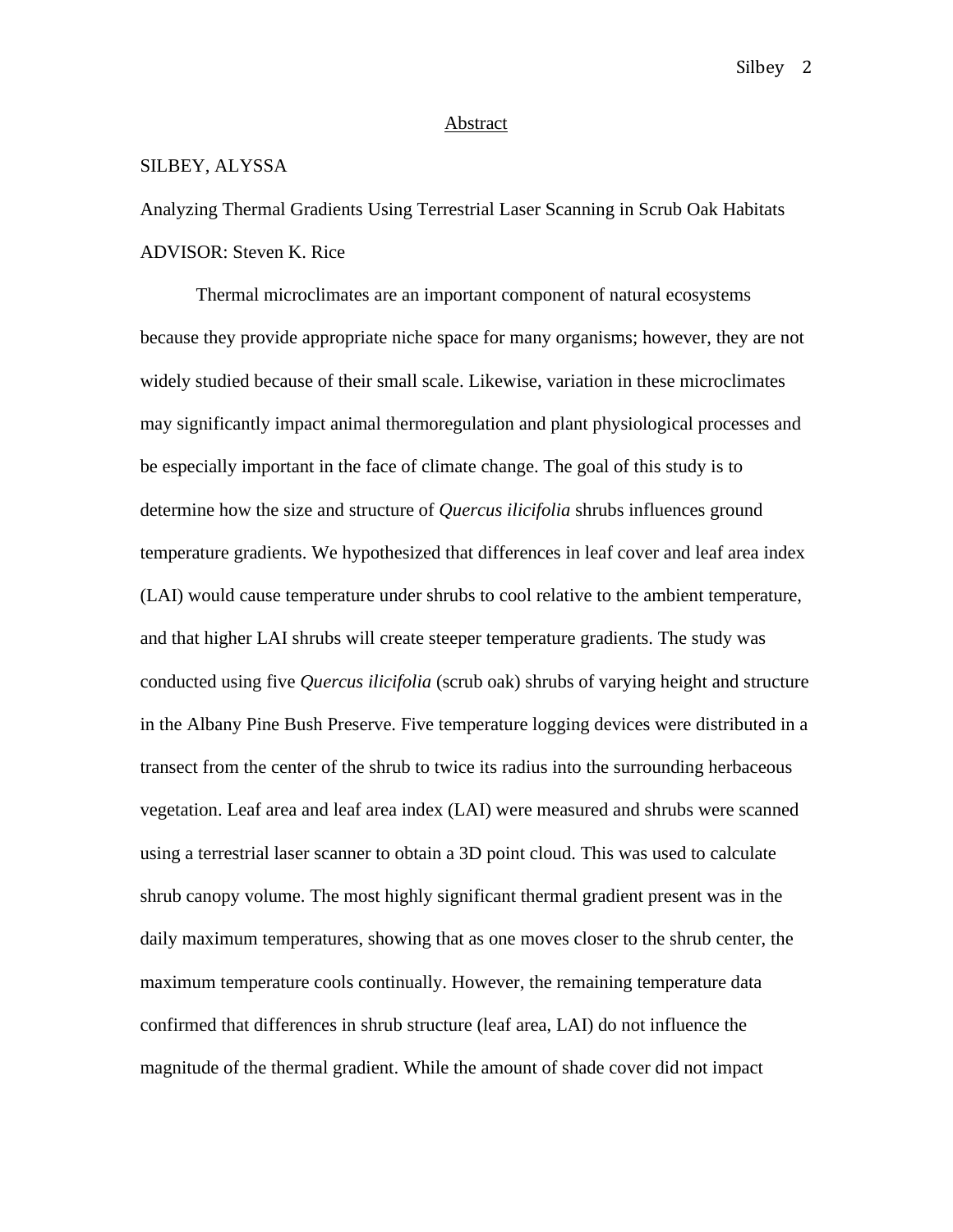temperature variation among individual shrubs, we found that there was a consistent temperature gradient from the center to 2x the radius outside the shrub. We concluded that temperature gradients shift independently of shrub structure, but are nonetheless present underneath and directly adjacent to shrubs. Using data obtained from laser scanning, we found a significant association ( $p<0.001$ ) between shrub leaf area (m<sup>2</sup>) and volume  $(m<sup>3</sup>)$ . Overall, we have shown that TLS is a useful way to support field measurements, and scans could be useful in identifying shrubs to scale to a landscapelevel microclimate model. This information demonstrates that there are alternative ways to study the impacts of climate change on a small-scale, and may provide the tools to necessary to map optimal habitat space for many species.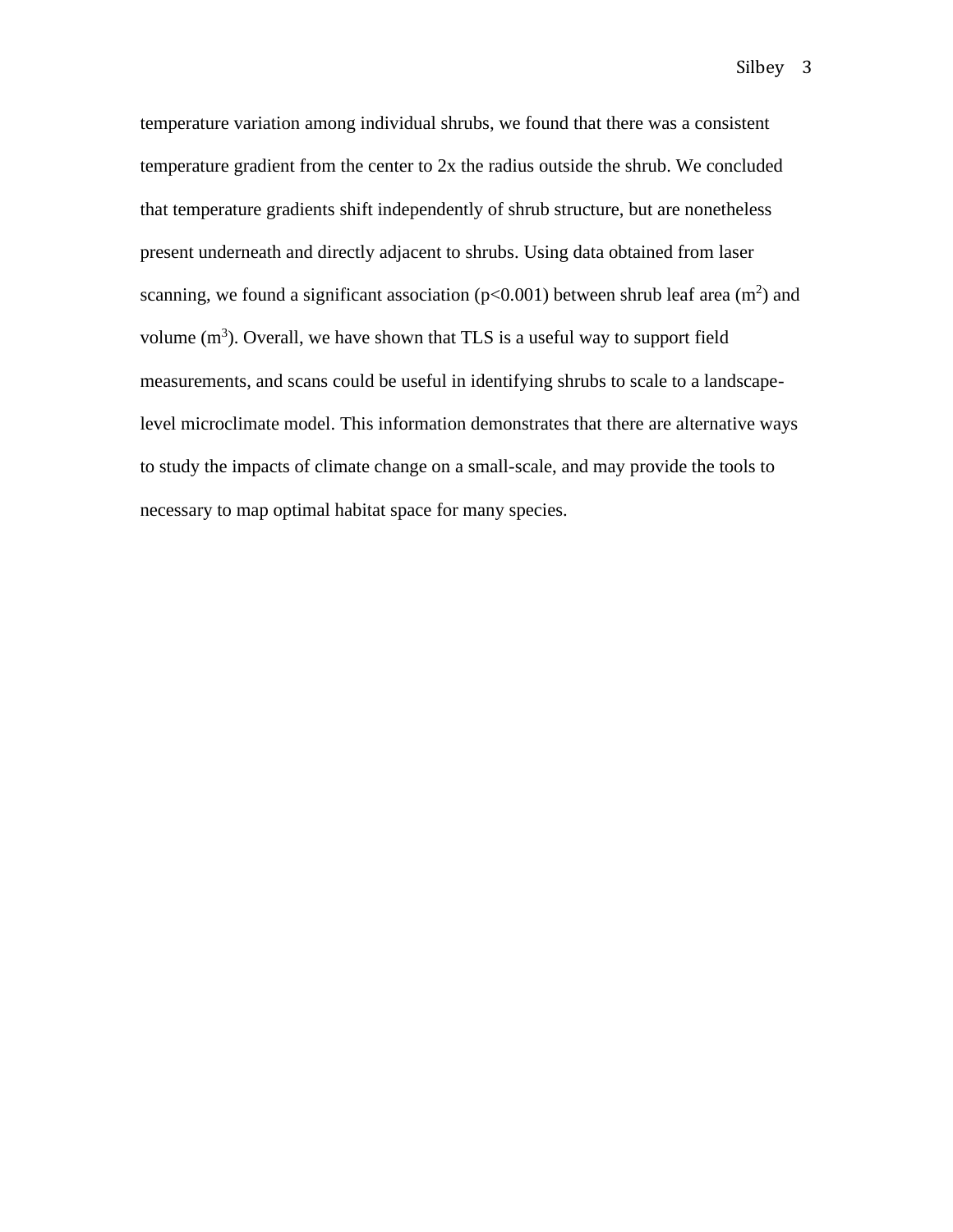# Table of Contents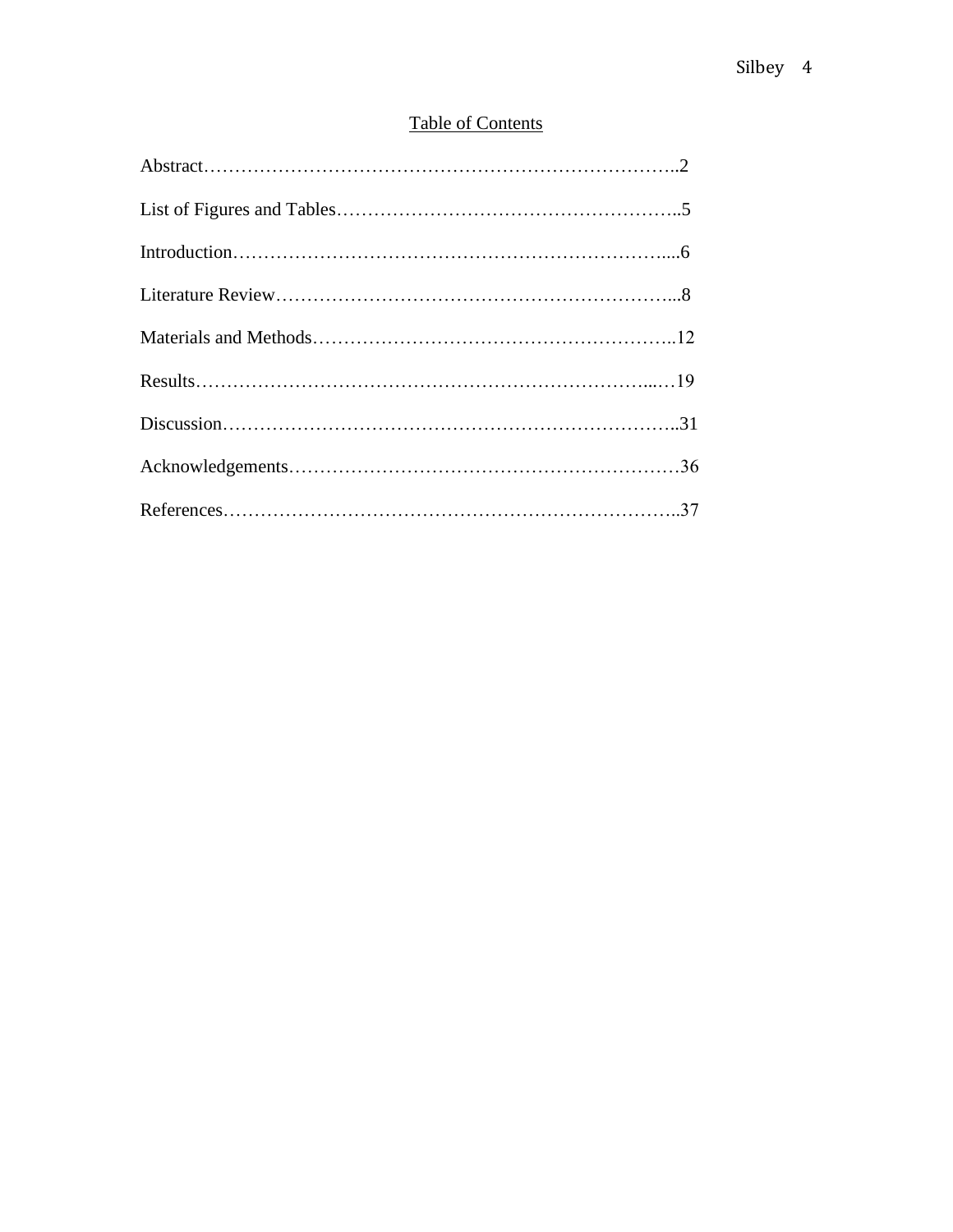#### List of Figures and Tables

Figure 1. Positive correlation between volume  $(m<sup>3</sup>)$  and leaf area indicates significant relationship between variables.

Figure 2. Canopy cover values at each location indicate varying shrub densities.

Figure 3. Depictions of fully stitched together shrub scans in CloudCompare.

Figure 4. Average daily maximum temperatures logged by iButtons indicate differences in temperature based on iButton location and individual shrub.

Figure 5. Average daily minimum temperatures logged by iButtons demonstrate little temperature difference based on individual shrubs.

Figure 6. Average 24-hour temperatures indicate temperature variation based on iButton location and individual shrub.

Figure 7. Average daylight hour temperature (6:00am – 8:00pm) logged by iButtons show some temperature variation based on iButton location and individual shrub. Figure 8. Gradient of average daily maximum temperatures suggest significant differences among iButton locations.

Figure 9. Average daily minimum temperatures indicate no significant differences based on iButton locations.

Figure 10. Average 24-hour temperatures are significantly different at center-edge and outer locations.

Table 1. Shrub structure for five *Q. ilicifolia* shrubs.

Table 2. Percent canopy cover at each iButton location.

#### Silbey 5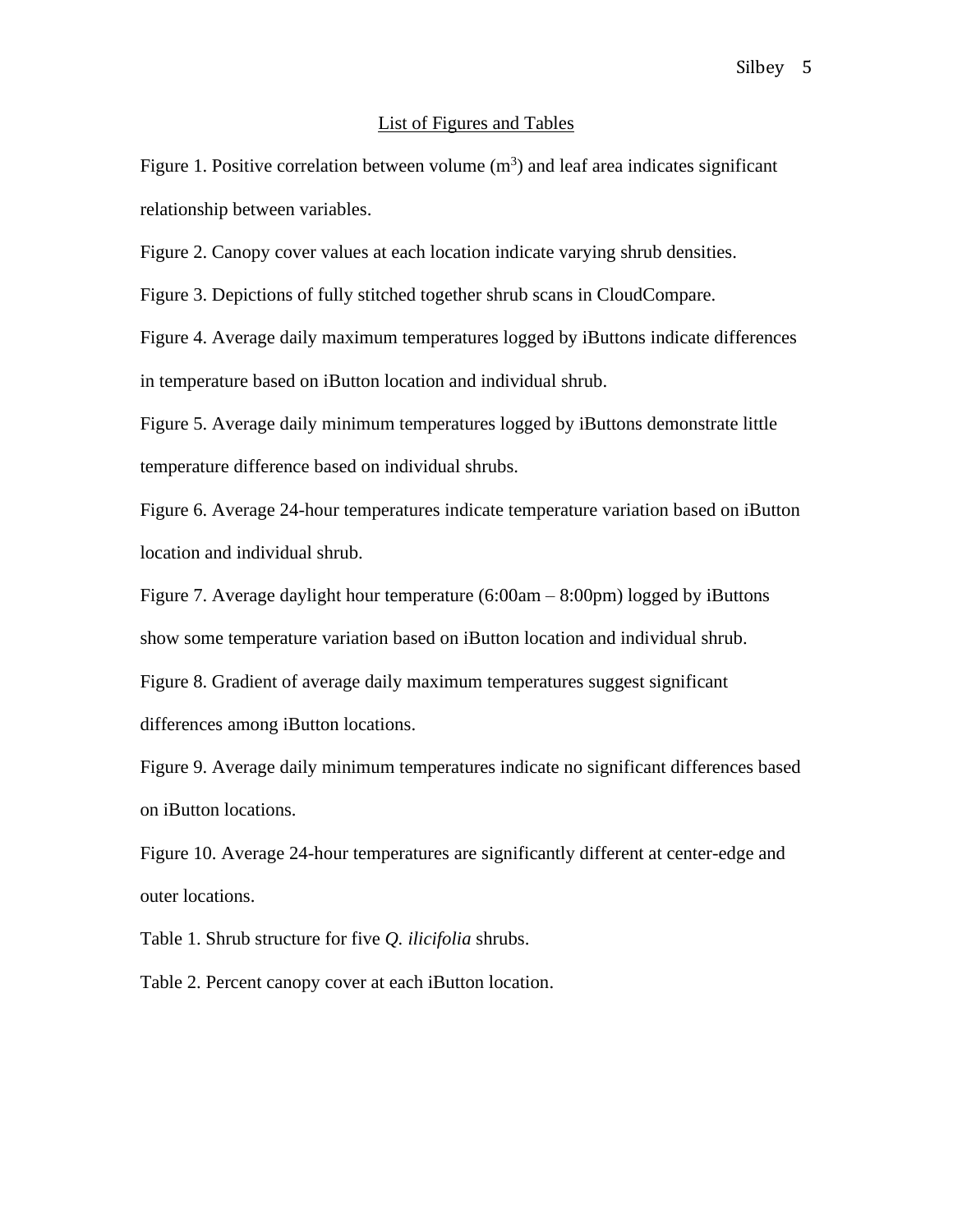#### Introduction

Thermal microclimates are vital to the well being of many plant and animal species occupying a given niche, and often differ based on vegetative structure and habitat complexity (Milling et al, 2018). Microclimates are also important in our ecosystems because they provide organisms with suitable niche spaces, which in the face of climate change, will likely become increasingly important (Milling et al., 2018). In particular, vegetative structure and density has a noticeable impact on factors that influence microhabitats such as air temperature and light penetration to the ground (Pringle et al, 2003). These components of microhabitats are important to study because they may impact the viability of a given niche space. However, microclimates do not always receive substantial attention by researchers due to the fact that studies focus on larger scale areas. Understanding thermal microclimate is particularly relevant today because with the impending impacts of climate change, it is important to understand how organisms use thermal microhabitats and whether they can help organisms survive regional temperature increases; how do habitats change with differences in vegetation structure, and how does this affect thermal regimes within ecosystems? This study will use terrestrial laser scanning (TLS) and temperature logging data focused mainly on finescale sites to obtain information about thermal microclimates and their relationship to shrub structure, and ultimately how these vary across the landscape.

Variation of thermal microclimates within habitats impacts the distribution of both plant and animal species in a landscape, as temperature itself is important for animal thermoregulation (Milling, et al., 2018) and plant physiological processes (Scherrer & Körner, 2011). Scherrer & Körner (2011) demonstrated that both surface and soil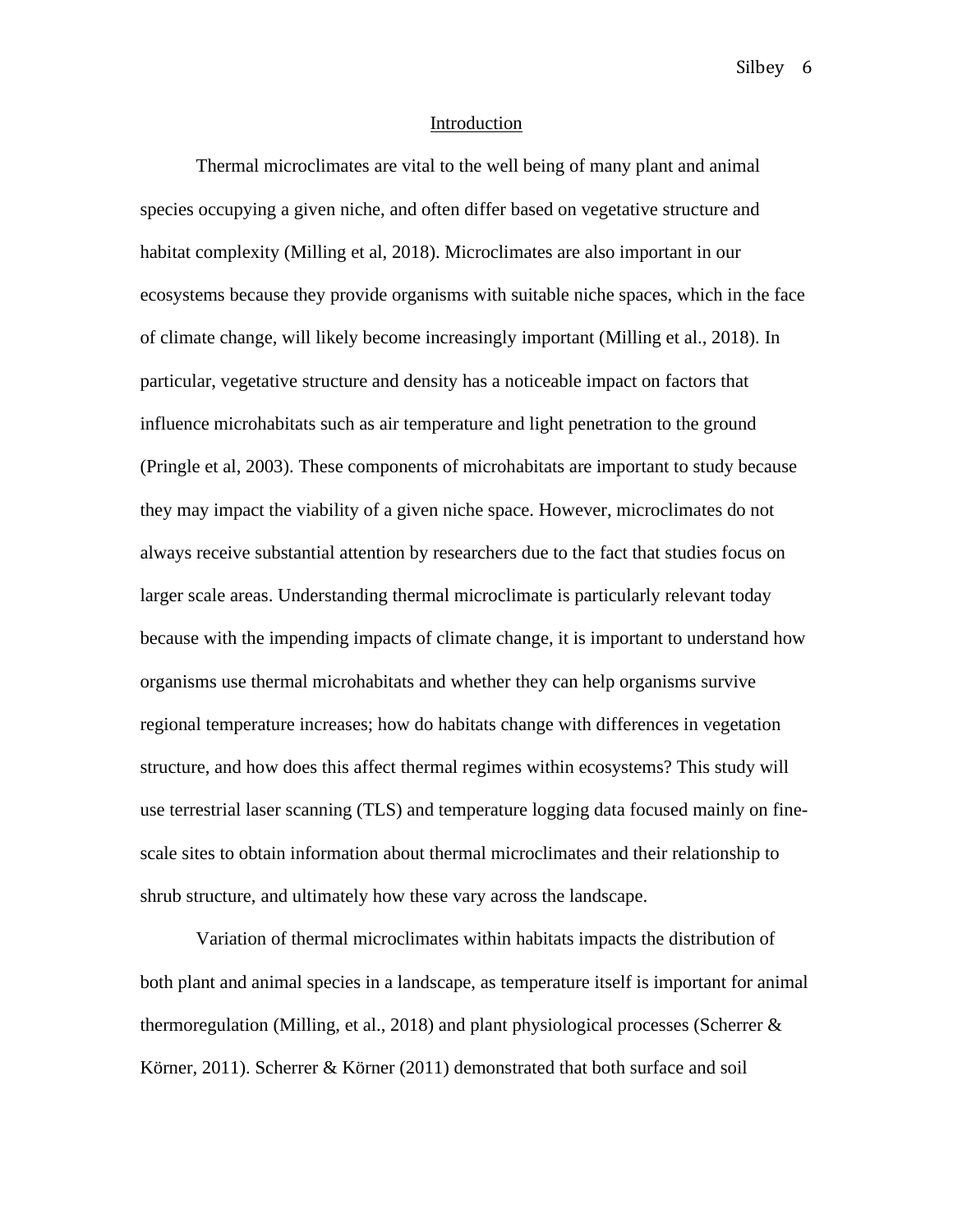temperatures impact the vegetative structures of a landscape and the construction of that

Silbey 7

landscape, because many plant species have specific ideal temperature ranges in which seeds germinate and grow. Likewise, the effects of shading based on the structure of vegetation (height, density, etc.) create variation in microclimates, allowing plants to root and grow in specific locations (Milling et al., 2018). Milling et al. (2018) also showed that the distribution of vegetation greatly contributes to areas of refuge for small animals, because many tend to spend the majority of their time in microhabitats that require less energy expenditure on thermoregulation (Milling et al., 2018). Consequently, in the shrublands of the Albany Pine Bush Preserve, vegetation structure should impact the thermal microclimate, and influence the rare and endangered species that inhabit this unique landscape.

The main objective of this project is to determine how the temperature gradient within and around shrubs is affected by variables such as shrub size and leaf density in scrub oak (*Quercus ilicifolia*) individuals. We hypothesize that shrub centers will be the coolest compared to the surrounding herbaceous vegetation, and will present a continuously warmer gradient moving outward toward the shrub edge and will be the warmest outside the shrub canopy. We also predict the shrub center to be warmer during the nighttime, if not the same as the outside temperature due to retention of heat via the shrub canopy cover. Likewise, we hypothesize that temperature gradients surrounding each shrub (from shrub center to 2x the width the shrub) will vary based on the density and leaf area cover of each shrubs, and that more dense shrubs will have a more drastic temperature gradient than those that are less dense. This is because while shrub size is a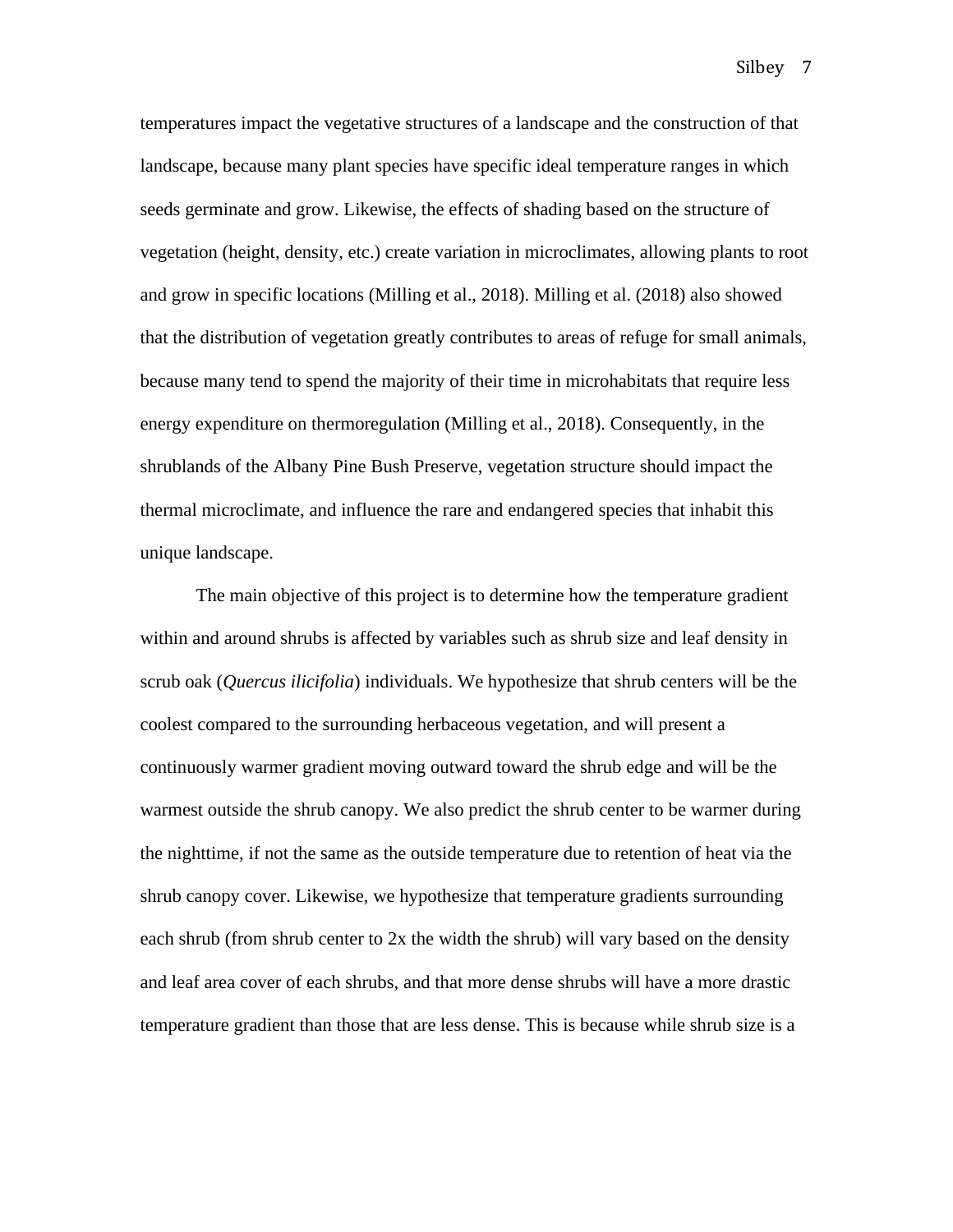factor, shrub density and leaf cover impact the suns ability to penetrate to the ground, therefore determining a shrubs ability to retain heat.

## Literature Review

Thermal microclimates are of crucial importance to the well-being of many animal species and are becoming increasingly important with the continual development of human infrastructure and climate change. Microclimates provided by vegetation cover are particularly important for many species because they both shade out small areas to provide a cool microclimate under the hot sun, and potentially provide insulation by trapping radiation at night (Milling et al., 2017). Likewise, vegetation cover can provide small areas of refuge for prey animals (Milling et al., 2017). Species relying heavily on microhabitats face issues due to climate change, such as the reduction of cool, shady environments, preferential for egg laying in certain species of butterflies (Grundel et al., 1998). It is no secret that rising temperatures can affect the behavior of many animal species, and it is important to identify particular factors that may be impacting organism behavior (Milling et al., 2017).

Numerous studies have shown that perhaps climate change is not having the same raging impact on certain terrestrial species as was initially thought due to the ameliorating effect of time-scale temperature variation (Sears et al., 2011; Milling et al., 2017). Sears et al. (2011) claim that while climate change itself is certainly an issue, it may not be impacting certain species on a local scale quite yet due to the ability of animals to locate suitable microclimates within their existing community. Likewise, many species occupy diverse temperature ranges, and those that thermoregulate may be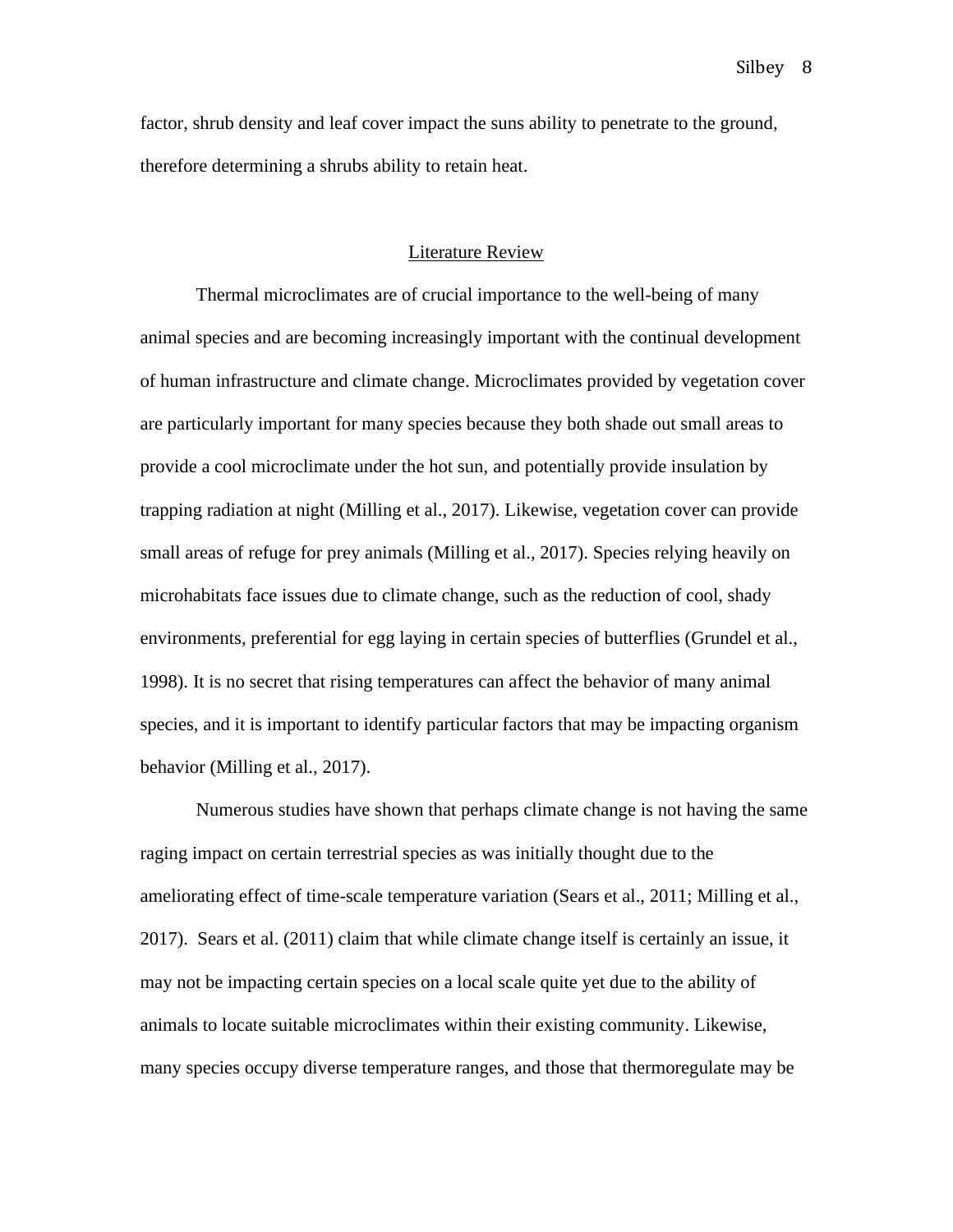able to optimize their body temperature relatively easily under diverse conditions (Sears et al., 2011). Sears et al. (2011) used GIS based simulations of three artificial landscapes of varying topographical and elevational elements to which they applied a model that predicts ideal temperatures for Eastern Fence Lizards, *Sceloporus undulatus* (Sears et al, 2011). Their results show that the more topographically diverse a location, the more it supports a diversity of microclimates (Sears et al, 2011). This diversity increases the time that a thermoregulatory species may remain active, in contrast with a flat landscape that is either suitable or poor, providing increased niche space for such species (Sears et al., 2011). Milling et al. (2017) corroborate these findings by stating that behavioral changes in individuals may act as a "buffer" to the changing temperatures, allowing organisms to maintain their preferred niche for a longer period of time under the warming conditions (Milling et al., 2017). In the present study, this observation is important to note due to the ancient dunes that provide the topographical relief in the Albany Pine Bush Preserve (APBP).

However, climate warming is not the only threat to naturally occurring microclimates; human infrastructure and habitat destruction also contribute to the loss of many microhabitats. Habitat destruction can be detrimental to species living in small microhabitats because the loss of their specific niche space may cause significant changes in microclimate, driving these species out of their preferred habitats. Wilcove et al. (1998) examined the impacts of habitat destruction on endangered species, and which anthropogenic factors have the most influence on habitat destruction. The researchers claim that habitat destruction is one of the leading causes of species endangerment (Wilcove et al., 1998), and this is relevant to the study of microclimates because, while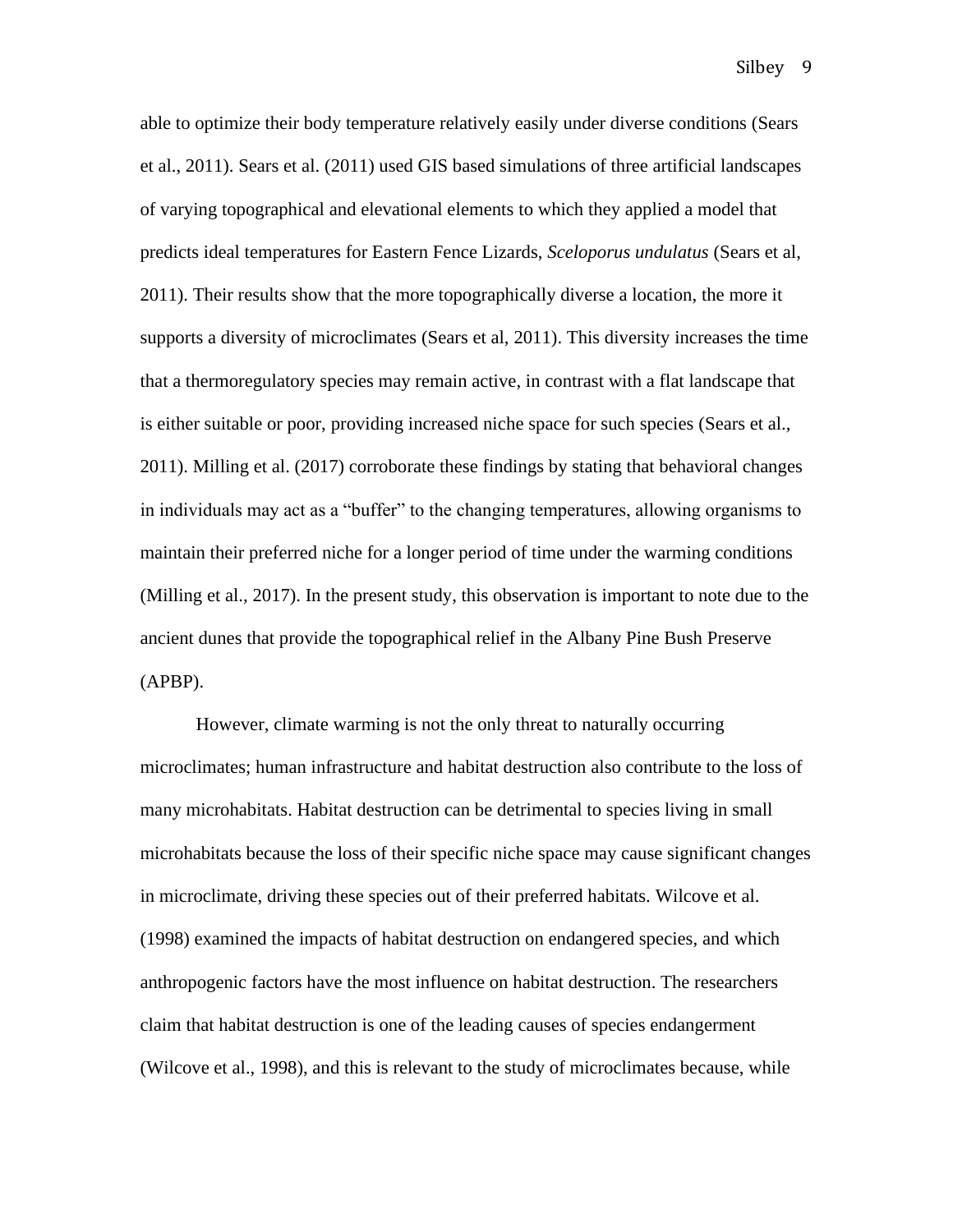small, microhabitats are immensely important to the various species that occupy them. In the APBP in particular, Karner blue butterflies are a species of conservation concern that rely on microhabitats and, in particular, the blue lupine plant (APBPC, 2017). Between 1980-2000, the population of Karner blue butterflies declined by more than 90% in the APBP, and much of this population decrease was due to habitat destruction and development in the area (APBPC, 2017). Likewise, Davies et al. (2006) articulate the importance of microhabitat in another grassland butterfly species, *Hesperia comma*, stating that climate change has allowed for further range expansion and therefore more thermally appropriate habitat in which individuals may lay their eggs (Davies et al., 2006). This increases the amount of suitable microhabitat with ideal vegetation cover for the butterflies due to warming temperatures (Davies et al., 2006). Interestingly, within the same time frame of the Karner blue butterfly decline (1982-2002), Davies et al. (2006) found that the ideal amount of bare ground in an egg-laying habitat decreased from 41- 21%. This would imply that more shade cover was needed to support oviposition due to the warming temperatures. The study used standard transects to identify the presence and abundance of *H. comma* in areas of suitable habitat in Surrey, England, and found that *H. comma* were present in 45 patches in the study area in 1982 (Davies et al, 2006). Over the next 18 years, they found that the species had expanded its range from the initial 45 patches to 74, 29 more patches than were initially occupied (Davies et al, 2006). Overall, Davies et al. (2006) demonstrated that this species of butterfly has an ideal temperature range, particularly in regards to oviposition, and with the warming temperatures *H. comma* individuals have taken advantage of the expanded niche space; and if this is true for one species, it is likely the case for others as well. These studies show that appropriate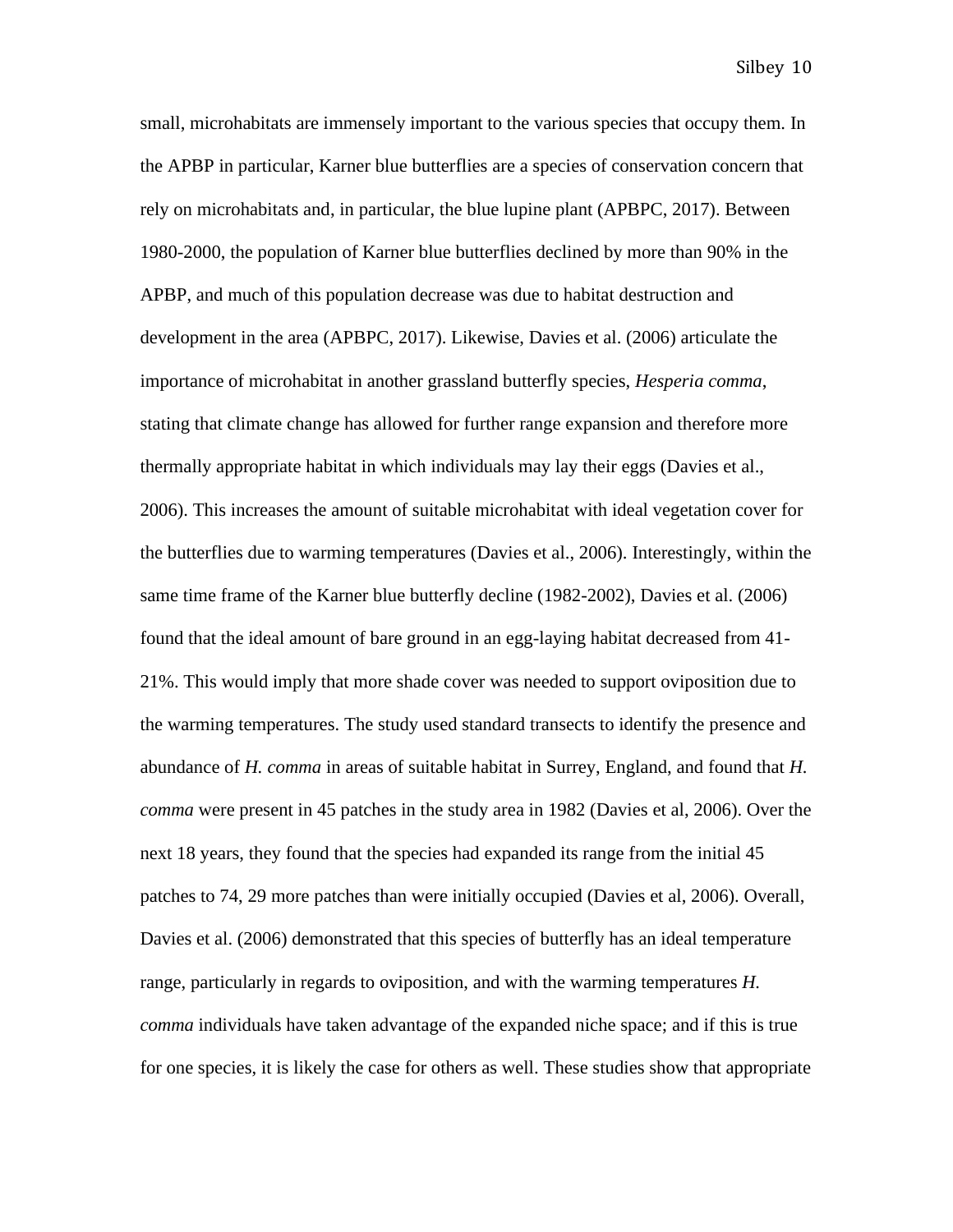microhabitat space can be crucial to organism survival, as species have ideal temperature ranges that they inhabit.

Many organisms have an ideal temperature range within the microhabitats they inhabit, and it is crucial to understand how individuals use vegetative thermal microclimates to their advantage when temperatures are fluctuating. Bakken  $\&$  Angilleta Jr. (2014) state that organisms, ectotherms in particular, have an "operative temperature" range, and use microclimates as refuge areas to either cool themselves when surface temperatures are warm, or warm themselves when the sun goes down. In that study, they used an operative temperature index to determine how much heat an organism would gain or lose based on the temperature in its current environment (Bakken & Angilleta Jr, 2014). They then calculated the factors that most influence operative temperature for certain organisms, given how various factors (wind speed, air temperature, radiation) affect the individual's ability to gain or lose heat (Bakken and Angilleta Jr, 2014). They determined that many current models predicting the impacts of climate warming on species' operative temperatures are not always reliable, but that it is most important to perform these estimates using physical models that take into account organism color, shape, size, and heat storage capacity (Bakken and Angilleta Jr, 2014). Taking these findings into account, other studies have used both thermal imaging and miniature data loggers to measure air and ground temperatures across study sites and mapped the thermal microclimate in those areas (Scherrer & Körner, 2011).

Mapping and analyzing microclimates can be accomplished by various methods, and terrestrial laser scanning (TLS) has been used successfully. TLS functions by emitting frequent laser pulses while scanning the desired area and creating a 3D point

Silbey 11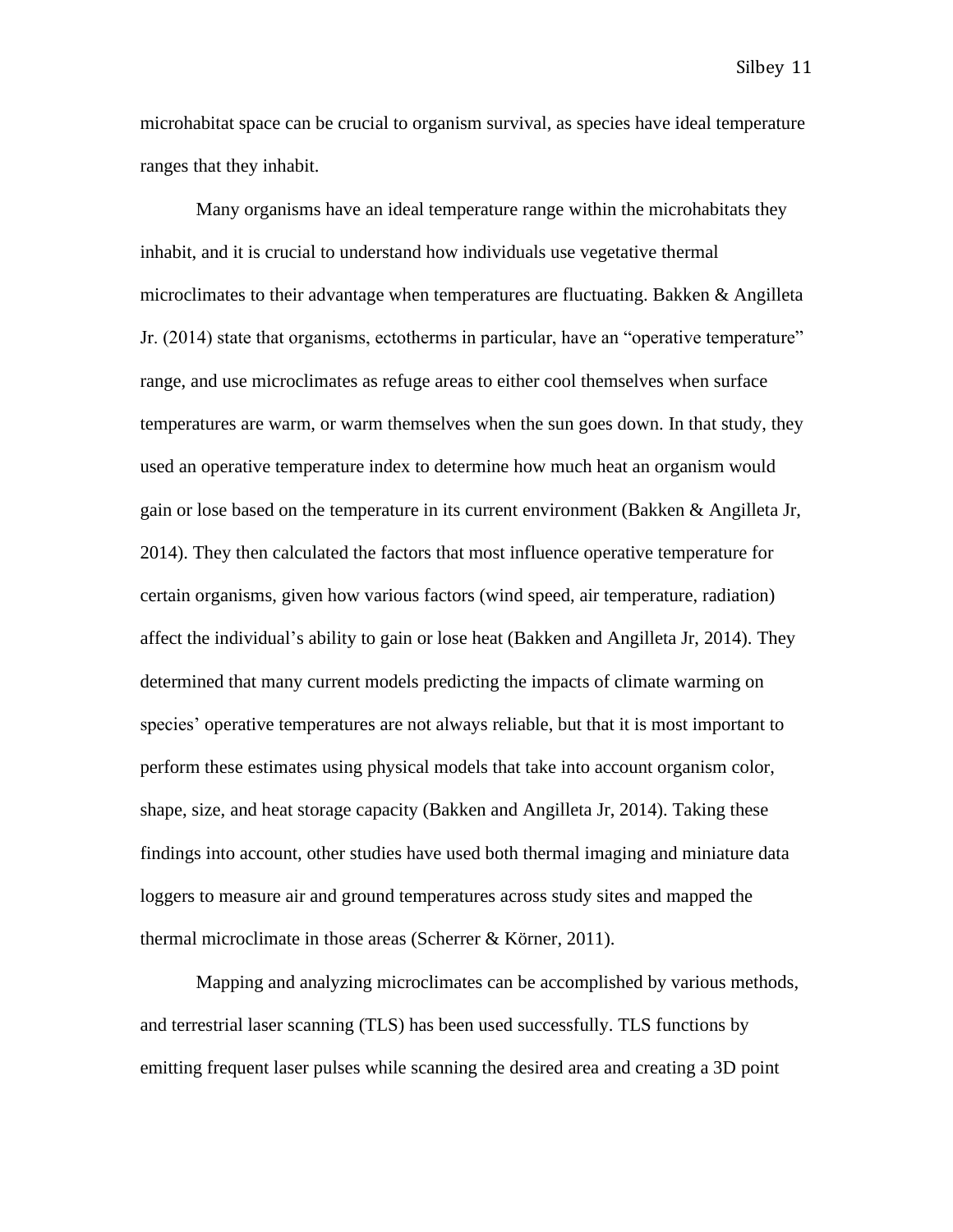cloud based on the return time of each pulse (Calders et al., 2015). The finer detail provided by ground based scans provides a better opportunity to analyze vertical profiles, as well as the necessary information to calculate plant area index and, under some conditions, measure shrub density (Muir et al., 2018; Calders et al., 2015). Vierling et al. (2008) conducted a review that explored the uses of TLS and attempted to determine whether or not scanning data could suffice as a supplement to/replacement for traditional field measurements (Vierling et al., 2008). They found that the TLS images were particularly useful when studying animal habitat associations (Vierling et al., 2008), and could provide measurements such as canopy height, volume, stand density, number of trees both standing and downed, surface topography, and habitat edge characteristics (Vierling et al, 2008). After a complete review, they determined that there was a significant correspondence between vegetative structure data obtained via TLS and similar measurements taken in the field, demonstrating that TLS may be a sufficient alternative to standard field measurements, particularly when characterizing animal habitats (Vierling et al, 2008). Similarly, Skowronski et al. (2007) conducted a study to monitor wildfire fuel loads and compare LIDAR measurements with those taken in the field (Skowronski et al., 2007). Their findings indicated that the scans were accurate in estimating larger (regional) scale biomass; however, small-scale scans relating height to biomass were less reliable (Skowronski et al., 2007). In this study, we employ TLS to study shrub characteristics as they relate to temperature gradients, and aim to use TLS to eventually model microclimates on a landscape scale.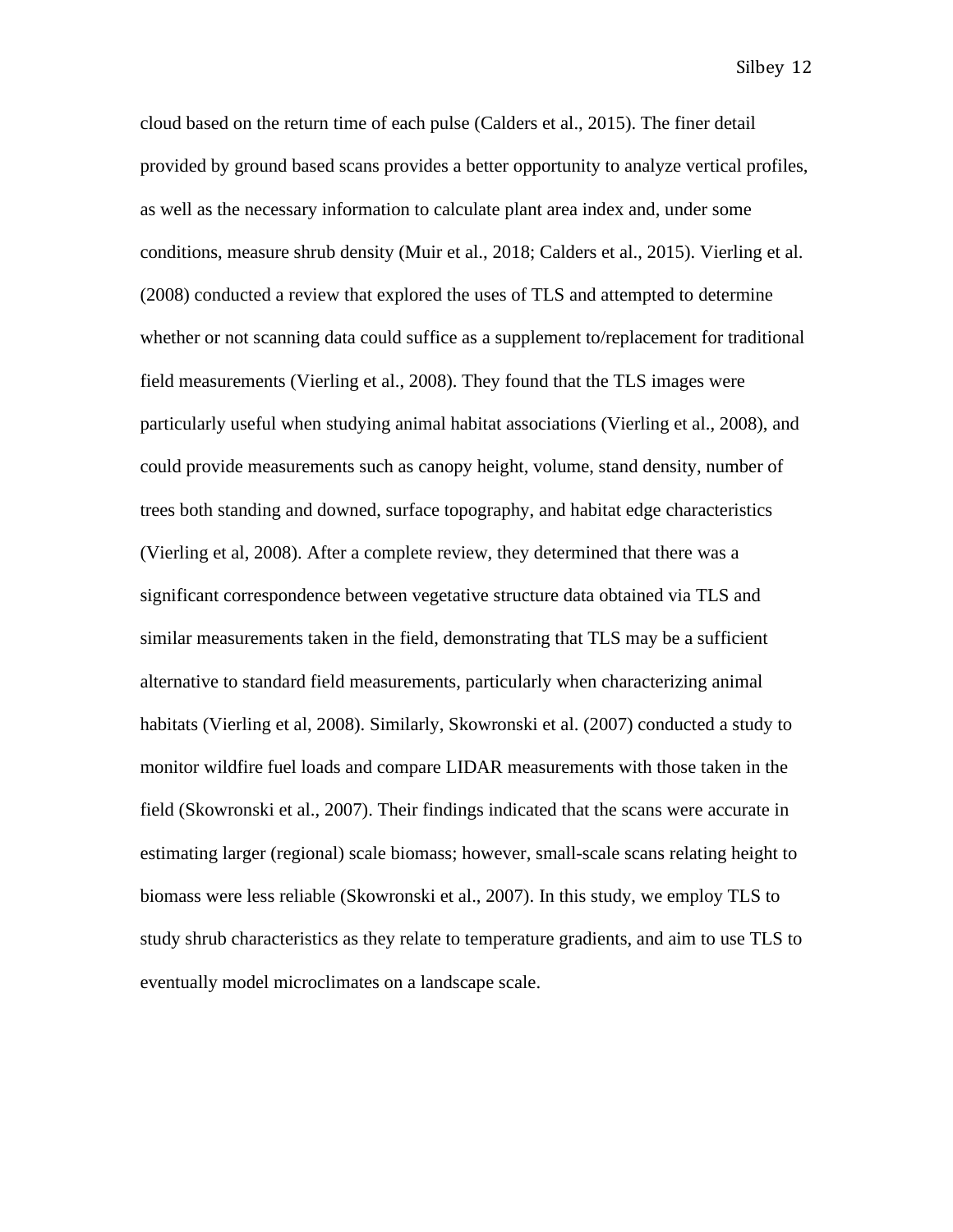#### Materials and Methods

We compared shrub structure and thermal microclimates based on shrubs sampled at three sites in the Albany Pine Bush Preserve. Across the sites, we selected five shrubs with a range of heights and measured shrub structural features, used temperature logging devices to characterize thermal gradients within and surrounding *Q. ilicifolia* shrubs, and performed terrestrial laser scans (TLS) to derive additional structural features of each shrub.

## *Study Area*

The Albany Pine Bush Preserve is located in New York's Capital Region between Schenectady and Albany and is known for being one of the most intact, functional pitch pine–scrub oak barrens in the northeast (APBPC, 2017). This ecosystem, characterized by its shrub-dominated habitat interspersed with trees, is well adapted to dry soils, and sustains relatively frequent fires (APBPC, 2017). During the summer months, temperatures range from  $12.8^{\circ}\text{C} - 30.1^{\circ}\text{C}$ , while it drops to  $-16.2^{\circ}\text{C} - 4.7^{\circ}\text{C}$  in the winter (APBPC, 2017). The Pine Bush is home to ~75 species of conservation concern in the New York region, most notably the Karner blue butterfly (*Lycaeides melissa samuelis*; APBPC, 2017), a federally listed endangered species.

#### *Field Methods*

We selected five individual scrub oak (*Q. ilicifolia*) shrubs from three management units of the Albany Pine Bush: Karner Barrens East, Karner Barrens West, and Kings Road (Truax) Barrens, all located within 1.1km from each other. Shrubs were deliberately chosen across a range of heights  $(1.0m - 3.0m)$ . In addition, they were not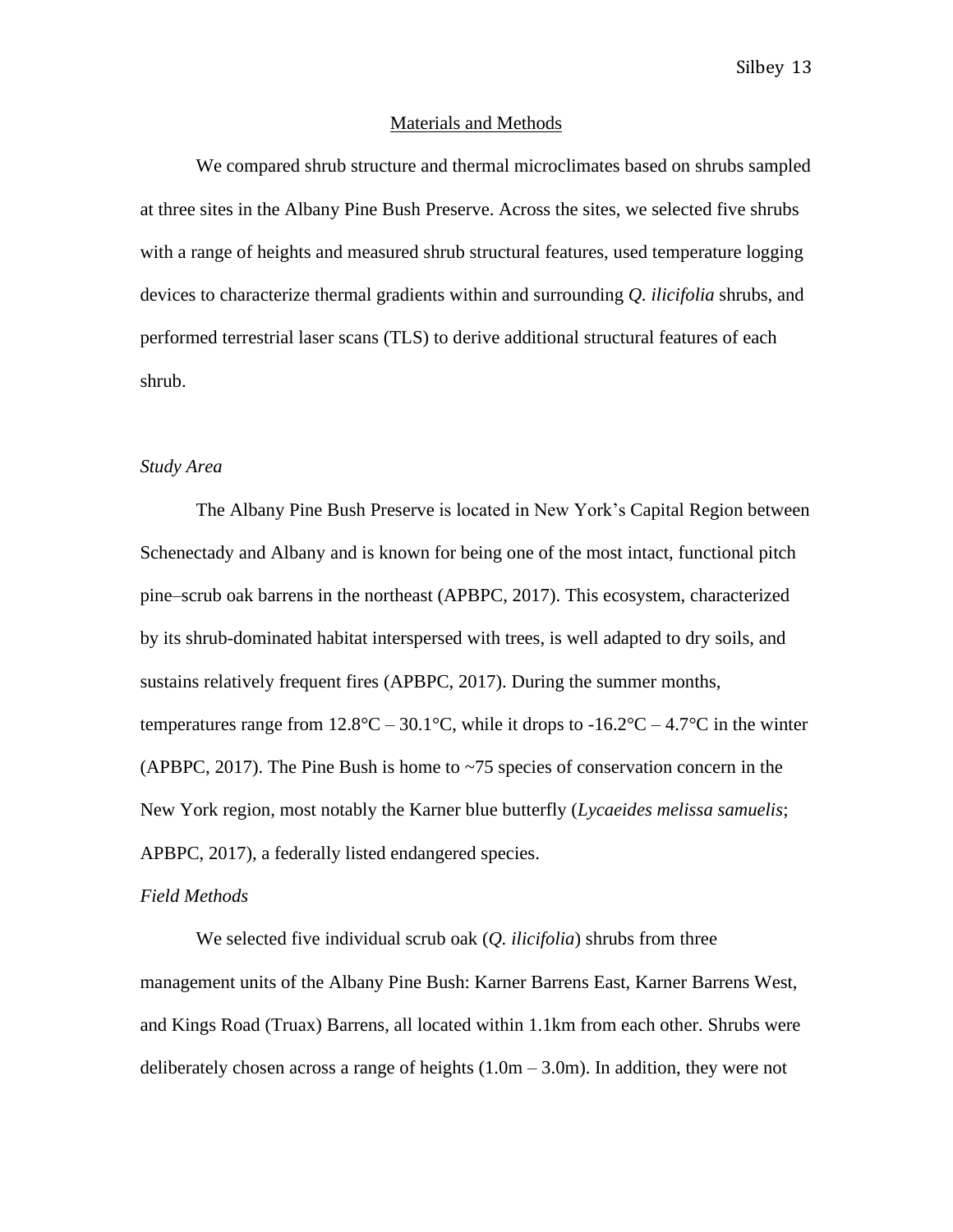within close proximity to other shrubs and were not near roads, trails or other disturbances. Shrub structure and temperature data were obtained for each shrub. Temperature data was collected by placing five data loggers on along a transect from the shrub center to the canopy edge, then an additional radius into the surrounding herbaceous vegetation. The data loggers collected data every 15 minutes during 12 weeks in the middle of the growing season  $(6/5/19 - 8/29/19)$ .

Shrub Structure and Leaf Area Index: Field measurements of shrub structure consisted of multiple components and included height, diameter, leaf mass (g), leaf area  $(m<sup>2</sup>)$ , leaf area index (LAI;  $m<sup>2</sup>/m<sup>2</sup>$ ), and canopy volume  $(m<sup>2</sup>)$ . In the field, we measured the maximum height of each shrub (to the nearest cm), as well the diameter of the crown from two directions, one from North – South, the other East – West. We measured leaf area and leaf area index for all shrubs. To do this, we collected and dried all leaves and calculated total leaf mass, leaf area, and leaf area index (LAI) for each of the five shrubs. To do so, all leaves (including the petioles) were stripped off the shrubs during September 24-27 2019 and oven dried at 60°C for 4 days. We also set aside 10 individual leaves from each shrub to measure specific leaf area  $(g/m^2)$  in order to calculate total leaf area of each shrub from leaf mass. We used TLS to estimate ground area covered by the canopy and shrub volume (see below for TLS methods). To calculate LAI (leaf area  $\text{m}^2/\text{ground area m}^2$ ) we divided the total leaf area of the shrub by the ground area value obtained from TLS.

Leaf Cover: Leaf cover above each of the five data loggers for each shrub was evaluated using hemispherical photography. Photos were taken with a 180° (fisheye) lens to capture the full canopy cover from the locations of each point on the temperature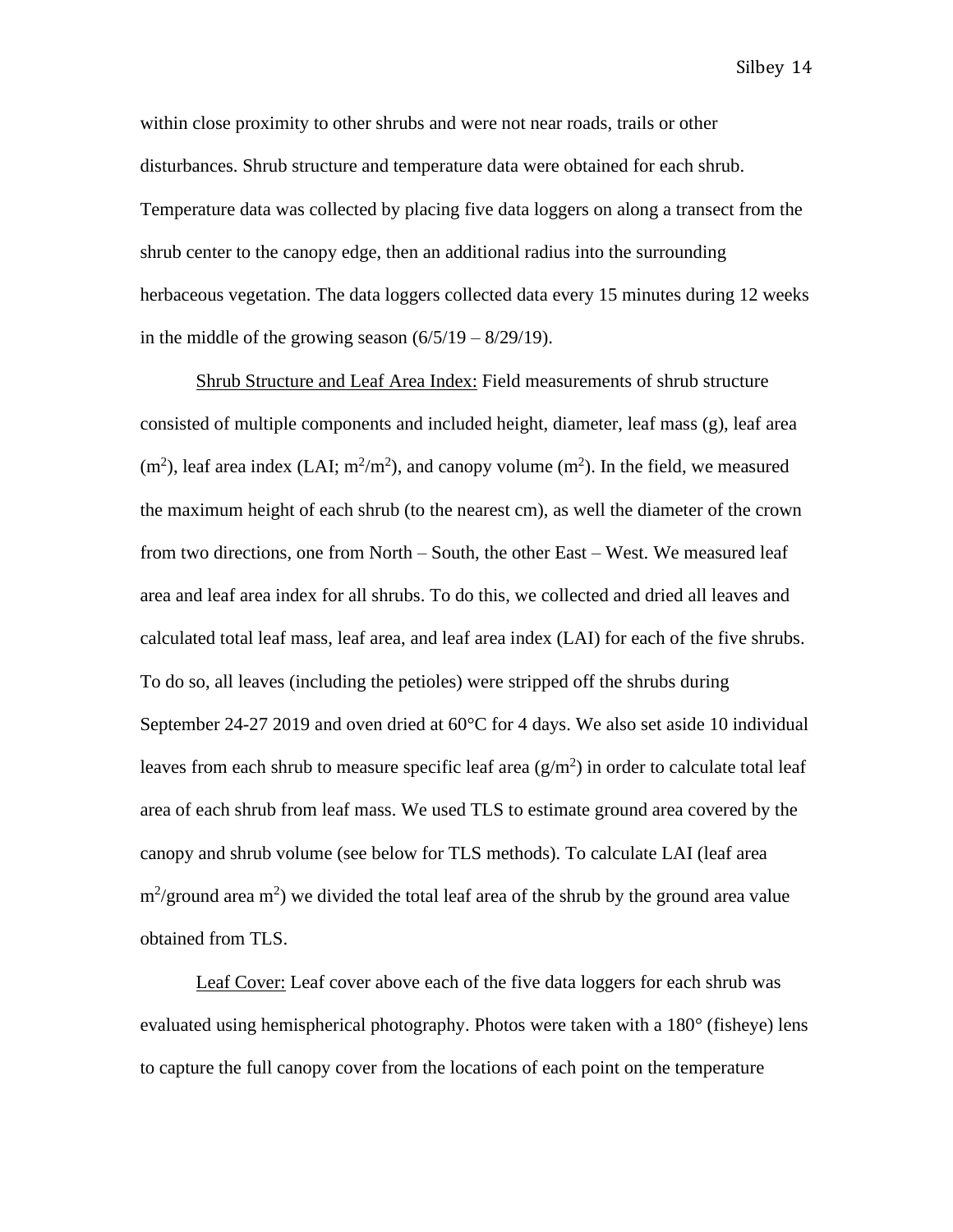transects. The photos were then uploaded to ImageJ (ImageJ Version 1.52k, 2019) to calculate the percent leaf cover. In ImageJ, we used the "Oval" tool to create a circle around the photo and clear the remaining, unwanted part of the photo and used the "Threshold" tool to select all the leaf area in the photo; the percentage of leaf cover was estimated from the photo.

Terrestrial Laser Scanning: A terrestrial laser scanner (Faro Focus 3D, Faro Industries, Lake Mary, FL) was used to obtain 3D digital point clouds of the five individual shrubs. To do this, we took three 90° scans from evenly-spaced viewpoints approximately 3m away from each shrub (one from the North, one from the Southeast, and one from the Southwest) using the 20m outdoor instrument setting. The scanner was mounted on a tripod 2m high. Three large Styrofoam balls (30cm in diameter) were mounted 2 m high on poles and positioned to use as landmark points (roughly South, Northeast, and Northwest) to stitch the scans together. Once the scans were completed, they were uploaded to CloudCompare (CloudCompare Version 2.91, 2017).

When stitching the scans together for each shrub, we located each of the three Styrofoam balls in images in CloudCompare. The alignment tool was used to match the landmark points in each image. Once the three scans for each shrub were stitched together, we removed points not associated with the shrub and were left with a 3D point cloud of the shrub. In order to calculate ground area, we measured a distance across the shrub in the scans on CloudCompare and applied them in ImageJ to set the scale of the shrub images, and then traced the shrub edge in ImageJ to estimate the total ground area covered by the shrub. We used this area value to determine the total leaf area and the LAI.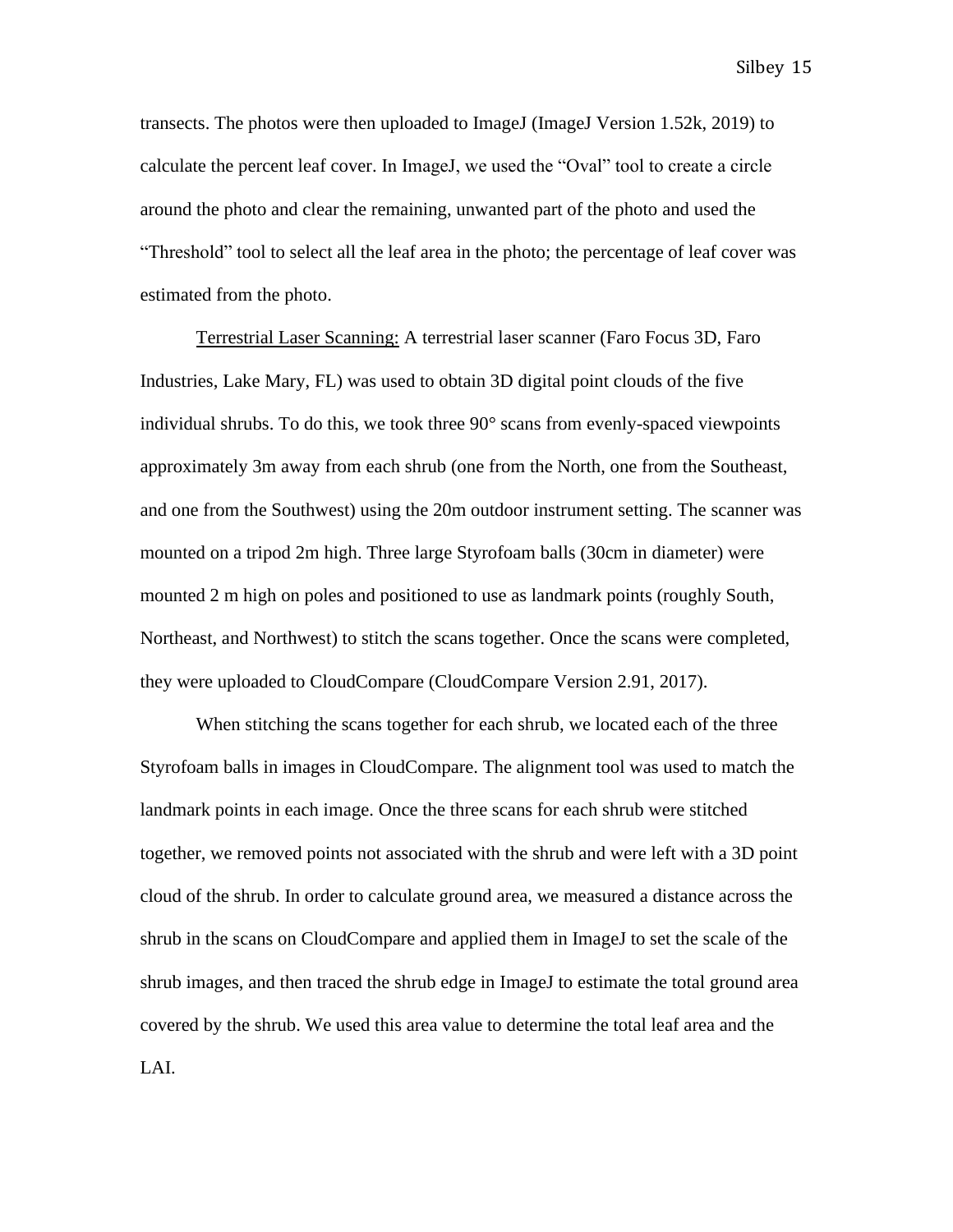To obtain volume measurements, we used CloudCompare and our completed shrub scans to perform digital measurements. To do so, we used the Compute 2.5D Volume tool, and ensured that Ground/Before to Constant was set at 0.0 (default setting). We then set Ceil/After to have a step of 0.1, projection in the Z direction and cell height to maximum height.

Temperature Data Collection: There have been different methods employed when using small temperature logging devices such as burying them roughly 3 cm below the ground surface to accurately measure temperature ranges in the soil (Scherrer  $\&$  Körner, 2011) and attaching them to a pole or wooden dowel with pipe supports underneath to keep the device roughly 8 cm above the ground to measure temperature ranges at the ground surface level (Milling et al., 2018). Milling et al. (2018) suggest placing the loggers roughly 8 cm high to keep it from coming into direct contact with the ground (Milling et al., 2018); and this height may be convenient in simulating the approximate height of a wild lupine plant, where Karner blue butterflies tend to lay their eggs (Grundel et al., 1998).

To collect temperature data, we used five small (2.5 cm diameter) temperature data loggers at each shrub (iButtons, model DS 192 1G-F5# Thermochron, 4K, iButtonLink Technology, Whitewater, WI). We employed a similar technique to Milling et al. (2018) by enclosing each iButton at the top of a section of PVC pipe with a washer and cap (with holes to allow for sufficient air flow) 8cm above the ground which was covered by an inverted plastic cup (again with holes for ventilation) that served as a sun screen. Five iButtons were designated for each shrub, extending from the center of the shrub to the North in a line. The first iButton was positioned in the center, the next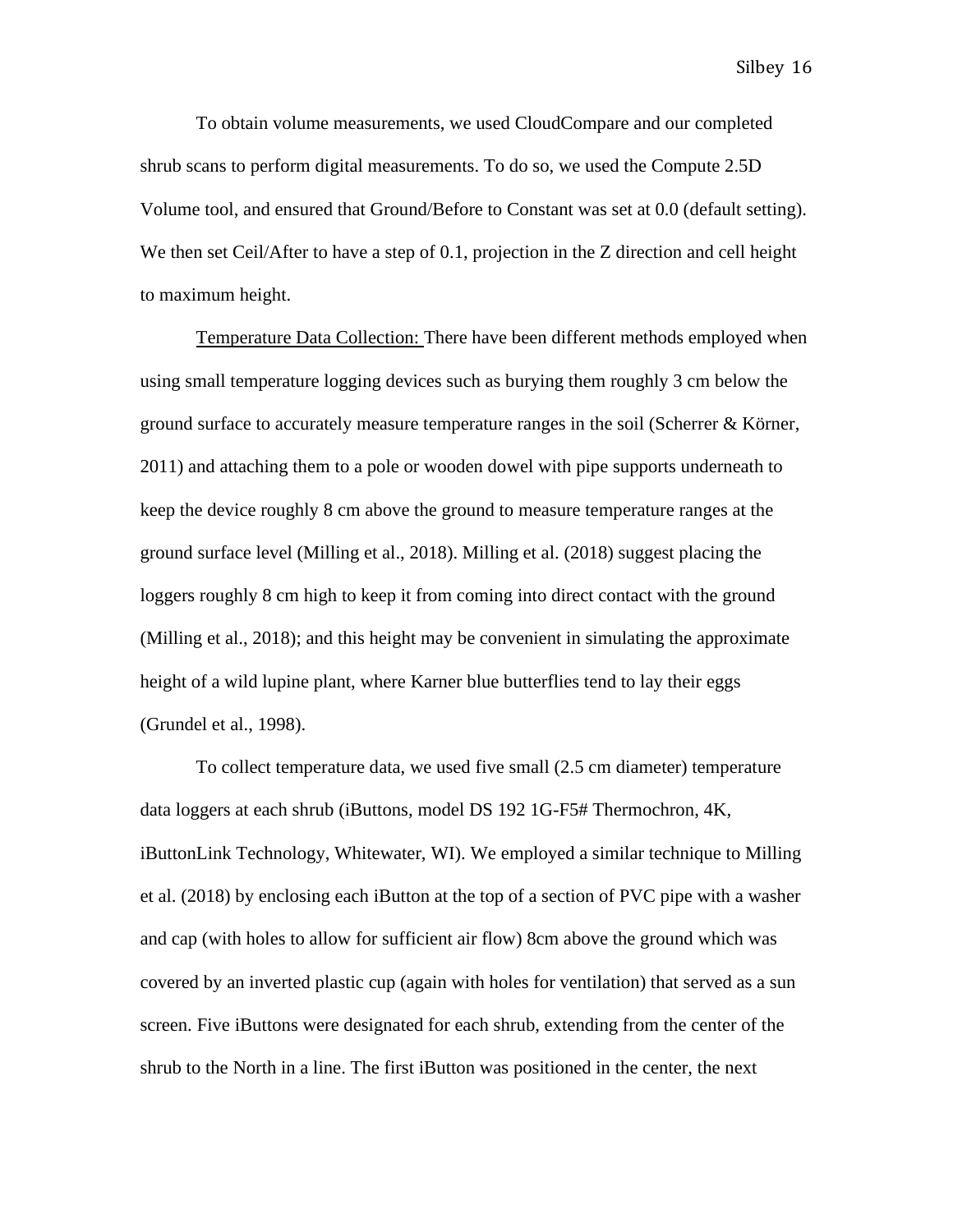halfway between the center and the edge of the shrub, the third at the shrub's edge, the fourth placed outside the shrub at half the radius, and the last outside once the radius from the shrub edge. Distances along each transect were recorded. All iButtons were set to begin collecting temperature measurements (to the nearest tenth  $(0.1)$  °C) at 3:00pm on June  $5<sup>th</sup>$ , 2019, and finished data collection on August  $29<sup>th</sup>$ , 2019 at 10:45pm, and logged a temperature measurement every 15 minutes. All iButtons functioned throughout the study and each one collected over 8,000 data points. Temperature data was summarized by calculating averages of 24 hour, daily maximum, daily minimum, and daylight hour temperatures  $(6:00am - 8:00pm)$ .

## *Data Analysis*

With much of our structural data we used regressions to compare leaf mass to values obtained via TLS. Most notably, we used regression to explain the relationship between leaf area and volume, following natural log transformations. Repeated measures ANOVA implemented was used to compare temperature variables at different locations along the transects. If significant overall differences were found, we used the Tukey HSD test to compare means to assess where significant differences were located. Statistical tests were implemented using JMP software (JMP<sup>®</sup> Version 14.0, 2018).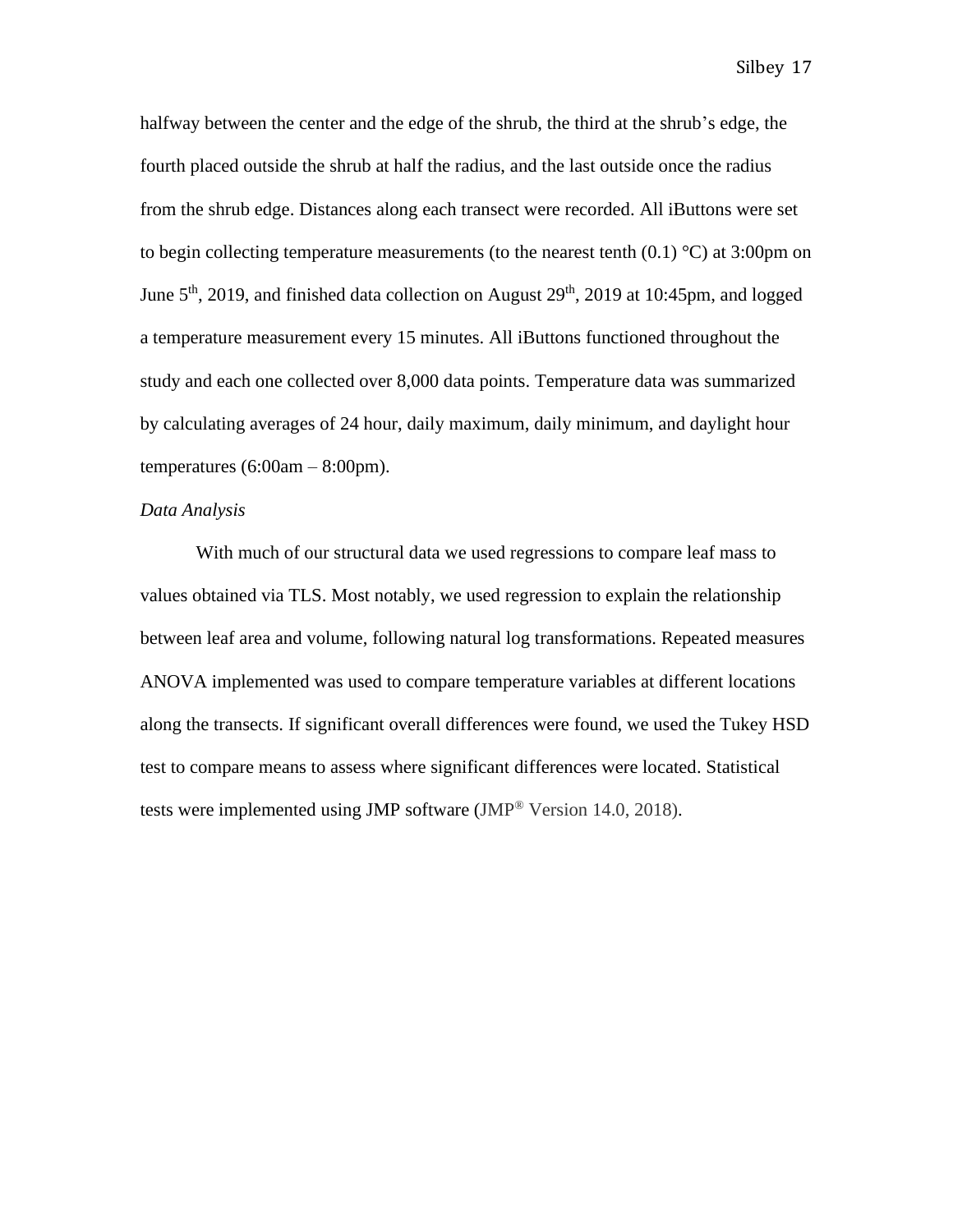#### **Results**

Of the five shrubs sampled throughout this study, we found that shrub size/structure did not influence temperature gradients in the species *Quercus ilicifolia*. Shrubs are numbered based on height from I-V (shortest – tallest). Table 1 depicts the various data collected for each shrub, and shows that total leaf mass (g), total leaf area  $(m<sup>2</sup>)$ , LAI  $(m<sup>2</sup>/m<sup>2</sup>)$ , and plant volume  $(m<sup>3</sup>)$  are not influenced by shrub height. However, we found that leaf area and volume are significantly correlated with each other as shown in Figure 1 ( $r^2$  = 0.96). Leaf area measurements were taken using field techniques, while volume was measured using TLS. Table 2 suggests similar results in relation to canopy cover data indicating that shrub size is not correlated with leaf density, because larger shrub size did not indicate increased canopy cover and vice versa. Canopy cover in the smallest shrub ranged from 82-64%, while canopy cover for the largest shrub ranged from 59-33% based on photo locations. Overall canopy cover trends indicate more cover at the shrub center, and increasingly less cover moving outward into the adjacent open space.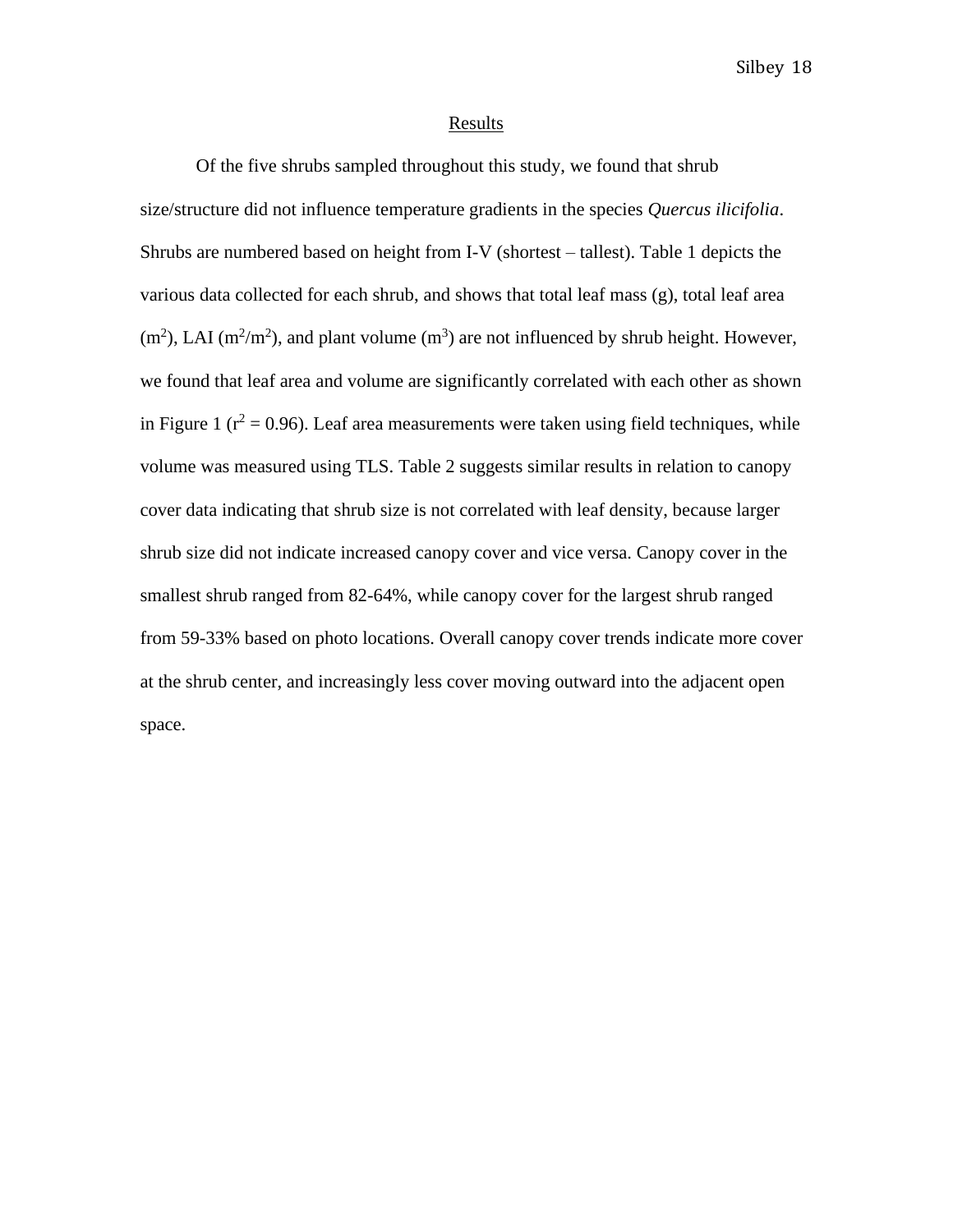Table 1. Shrub structure for five *Q. ilicifolia* shrubs. The table is organized in height order from shortest-tallest (I being the shortest, V being the tallest), and shows the measurements for height, canopy width (in two directions), total leaf mass, total leaf area, leaf area index (LAI), and plant volume.

|                        |     | П   | Ш   | IV  | v    |
|------------------------|-----|-----|-----|-----|------|
| Height $(m)$           | 1.0 | 1.6 | 1.6 | 1.7 | 2.9  |
| Canopy Width           |     |     |     |     |      |
| N/S(m)                 | 1.6 | 3.1 | 2.0 | 1.8 | 4.6  |
| Canopy Width           |     |     |     |     |      |
| E/W(m)                 | 1.4 | 1.9 | 2.1 | 1.5 | 3.8  |
| <b>Total Leaf Mass</b> |     |     |     |     |      |
| (g)                    | 336 | 936 | 690 | 391 | 1918 |
| <b>Total Leaf Area</b> |     |     |     |     |      |
| (m <sup>2</sup> )      | 2.5 | 7.8 | 5.9 | 2.8 | 16   |
| LAI $(m^2/m^2)$        | 1.0 | 1.6 | 1.8 | 1.9 | 1.6  |
| <b>Plant Volume</b>    |     |     |     |     |      |
| (m <sup>2</sup> )      | 2.1 | 6.8 | 5.7 | 2.3 | 22   |



Figure 1. Positive correlation between volume  $(m^3)$  and leaf area  $(m^2)$  indicates significant relationship between variables. Leaf area was measured by leaf harvest and volume was estimated using TLS.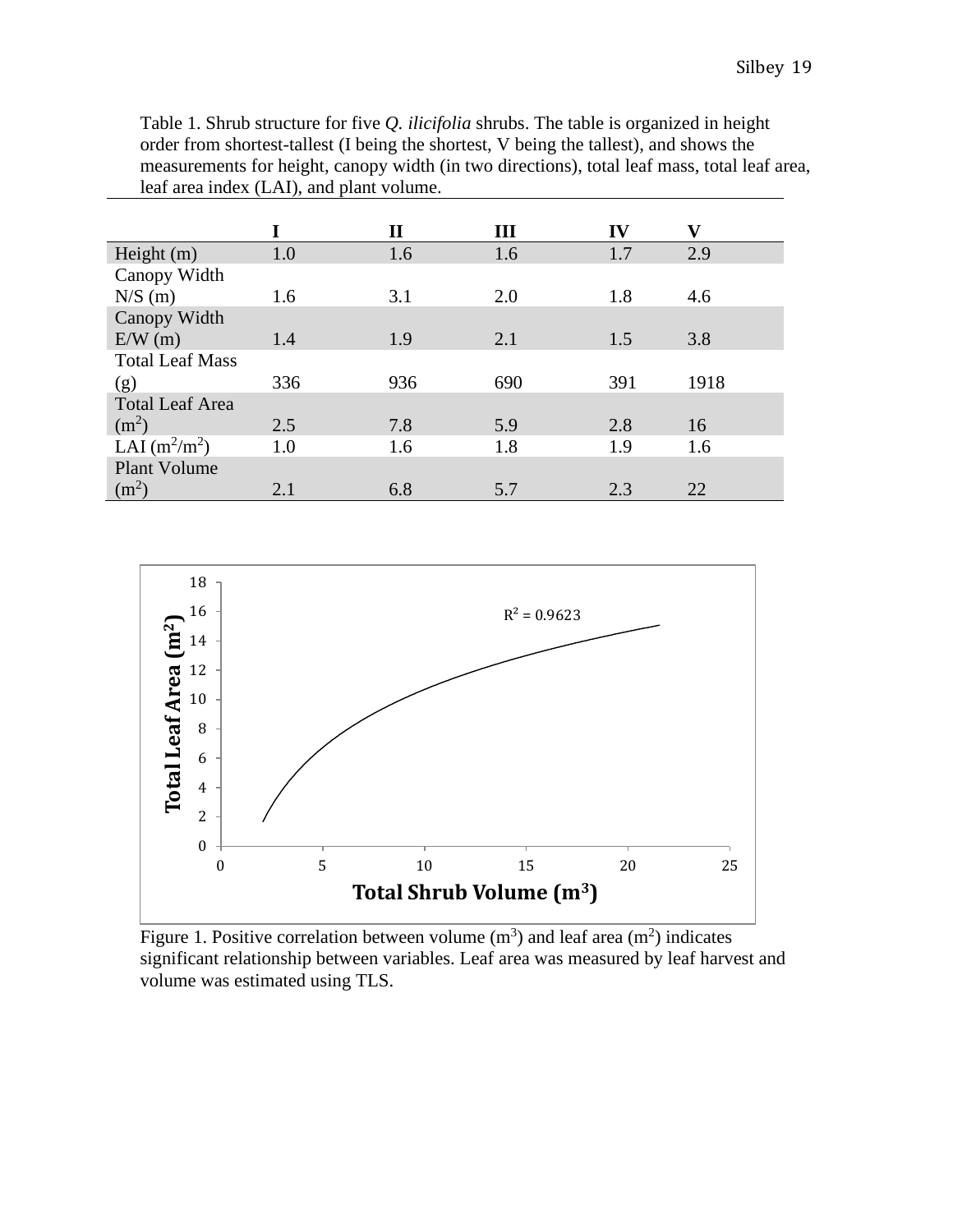Table 2. Percent canopy cover at each iButton location. Table is organized by smallest to largest shrub volume (rows) and position under shrub (column). Shrubs are arranged from shortest (I) to tallest (V; see Table 1).

|     | Center | Center/Edge | <b>Edge</b> | Edge/Outer | Outer |
|-----|--------|-------------|-------------|------------|-------|
|     | (%)    | (%)         | (%)         | (%)        | (%)   |
|     | 82     | 75          | 70          | 51         | 59    |
| Ш   | 81     | 71          | 62          | 44         | 37    |
| III | 77     | 75          | 58          | 25         | 13    |
| IV  | 77     | 73          | 39          | 18         |       |
|     | 64     | 66          | 62          | 45         | 33    |



Figure 2. Canopy cover values at each location indicate varying shrub densities. Canopy cover was based on hemispherical photography. Labels I-V indicate shrubs that differ in height, I being the shortest, V being the tallest (see Table 1).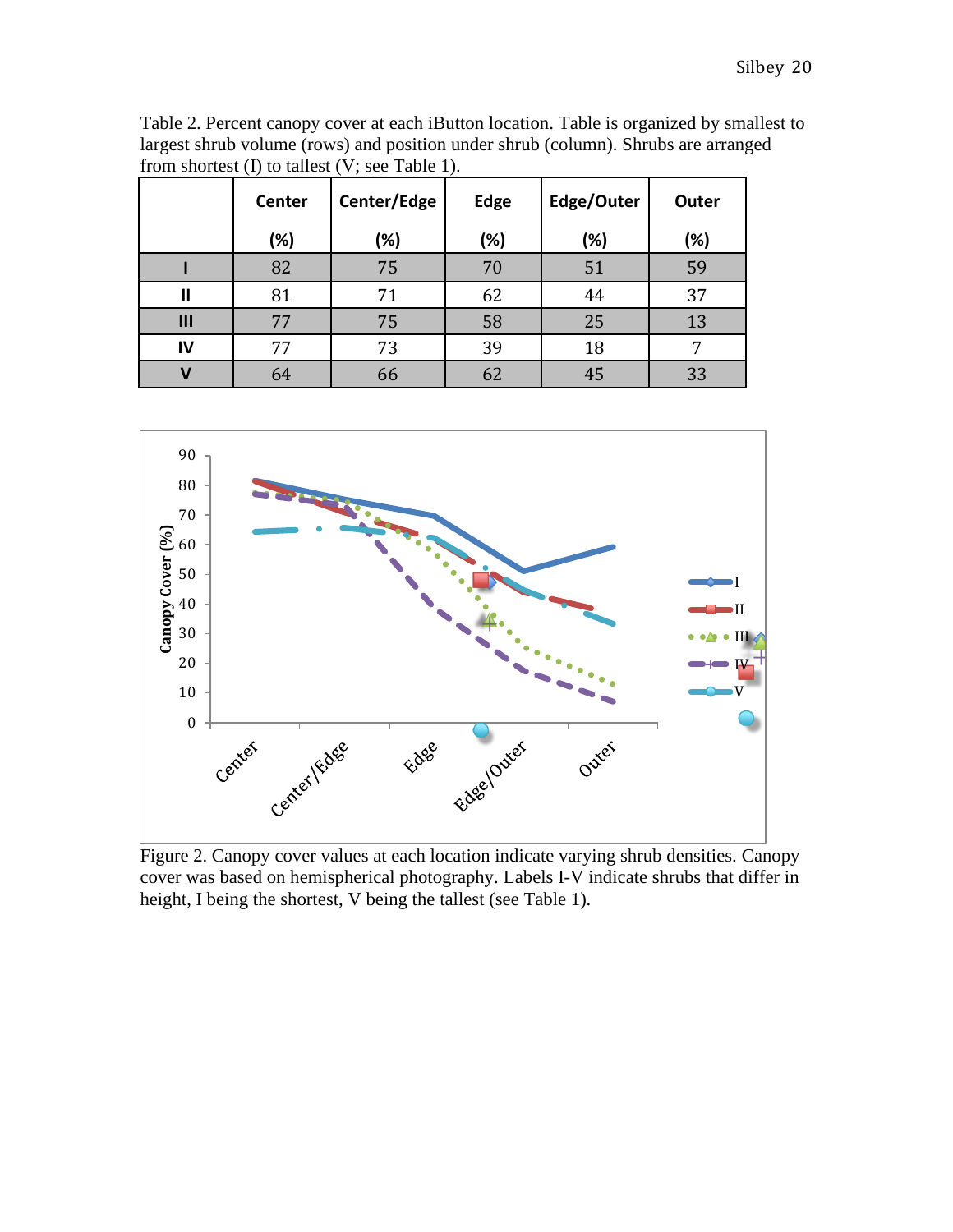When analyzing fully stitched together TLS images from three scans of individual shrubs, point returns ranged from 301,000 – 2,000,000+; larger shrubs produced a greater number of point returns than smaller shrubs. Images depict a notable level of detail, showing evident branches and individual leaves.



Figure 3. Depictions of fully stitched together shrub scans in CloudCompare. The upper image illustrates Shrub IV, while the lower illustrates Shrub V (in reference to Table 1). The volumes ( $m<sup>2</sup>$ ) for these shrubs were 2.3 $m<sup>2</sup>$  and 22 $m<sup>2</sup>$  respectively. Likewise, the leaf area was 2.8m<sup>2</sup> and 16m<sup>2</sup> respectively.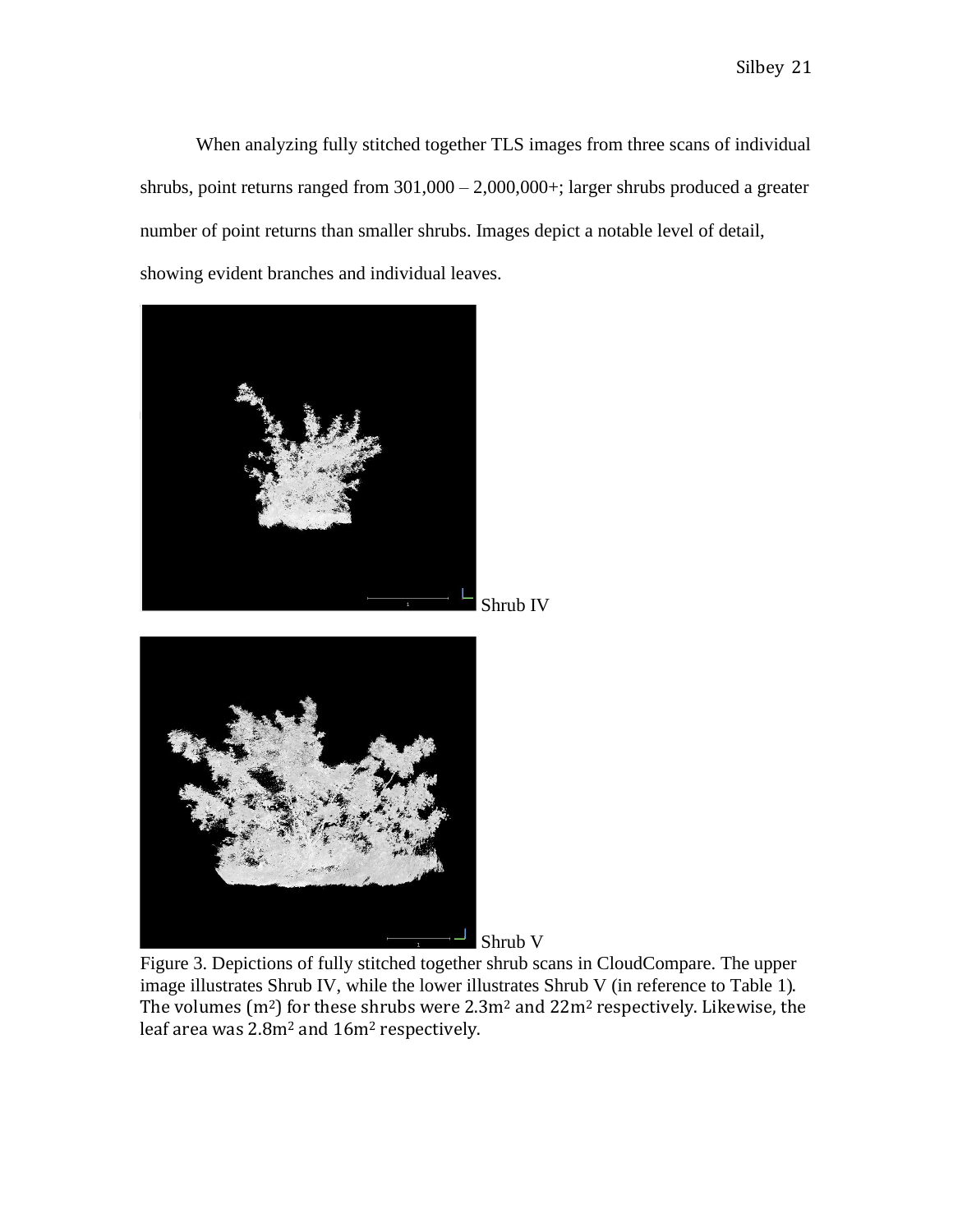Daily mean temperature data was calculated in four ways (average daily maximum, average daily minimum, average 24 hour temperatures, and average daylight hour temperatures). Average daily maximum temperatures ranged from 30.4-39.1°C; average daily minimum temperatures ranged from 10.3-13.1°C; average 24 hour temperatures ranged from 20.5-22.6°C; and average daylight hour temperatures ranged from 24.1-28.1°C (Figures 4-7).

The only category in which we found a reliable gradient was in the average daily maximum temperatures, showing that as one moves inward toward the center of the shrub, the maximum temperatures continue to cool (Figure 8). However, we also found a significant difference in average 24-hour temperatures between the center-edge and outer iButton locations (Figure 10). Daily minimum and average daylight hour temperatures presented little to no gradient based on location (Figures 5,7,9). Analysis of temperature data revealed that the thermal gradient around a shrub was not influenced by size and structure of individual shrubs, but daily maximum temperatures did indicate the presence of a significant thermal gradient.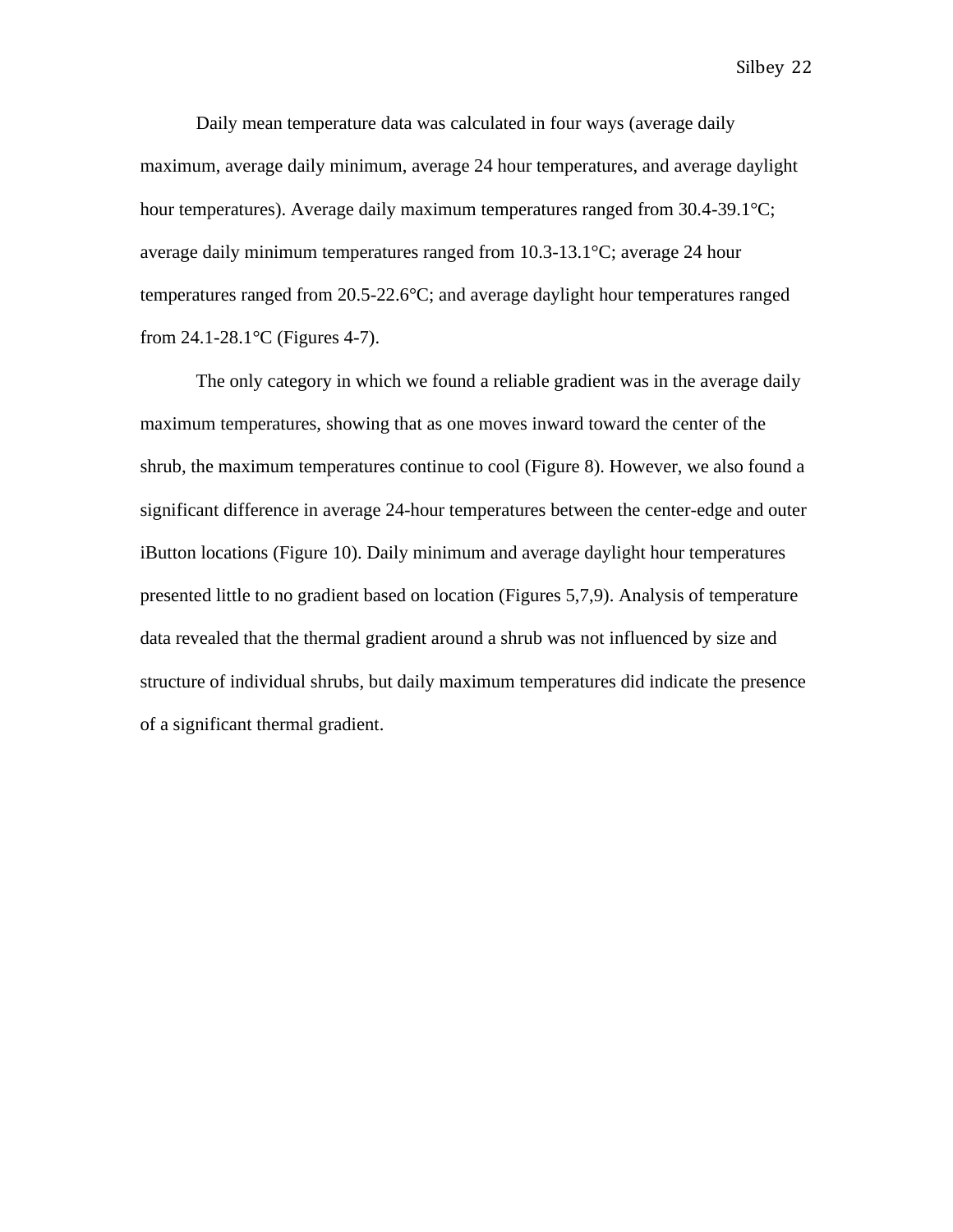

Figure 4. Average daily maximum temperatures logged by iButtons indicate differences in temperature based on iButton location and individual shrub. Maximum daily temperature values were averaged and plotted for each position at each shrub. Outermost iButtons recorded the warmest temperatures overall, while iButtons closer to the shrub center recorded cooler maximum temperatures. Each line depicts the position of each iButton from center-outer.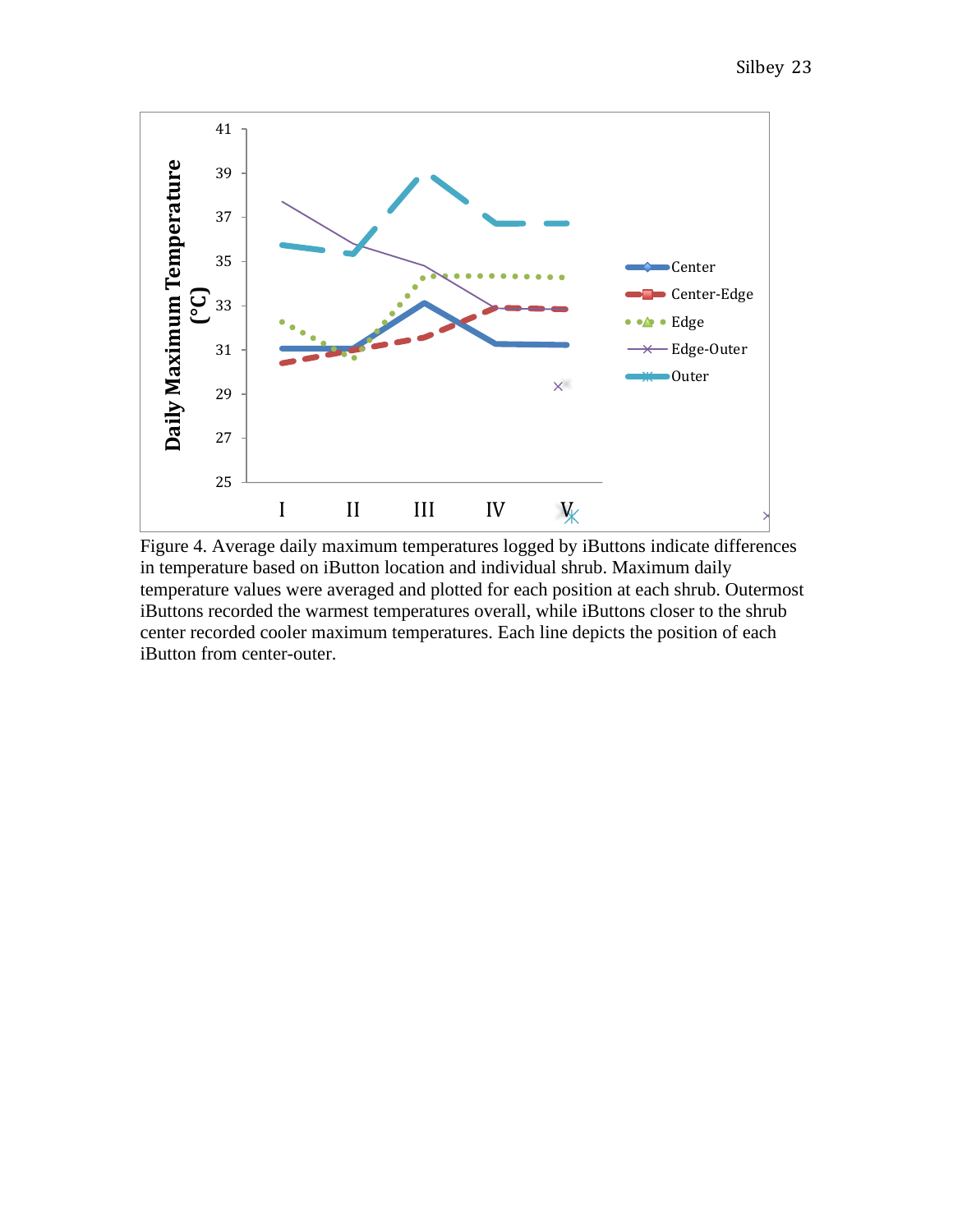

Figure 5. Average daily minimum temperatures logged by iButtons demonstrate little temperature difference based on individual shrubs. Minimum daily temperature values were averaged and plotted for each position at each shrub. The graph shows no significant variation in daily minimum temperatures based on iButton location. Each line depicts the position of each iButton from center-outer.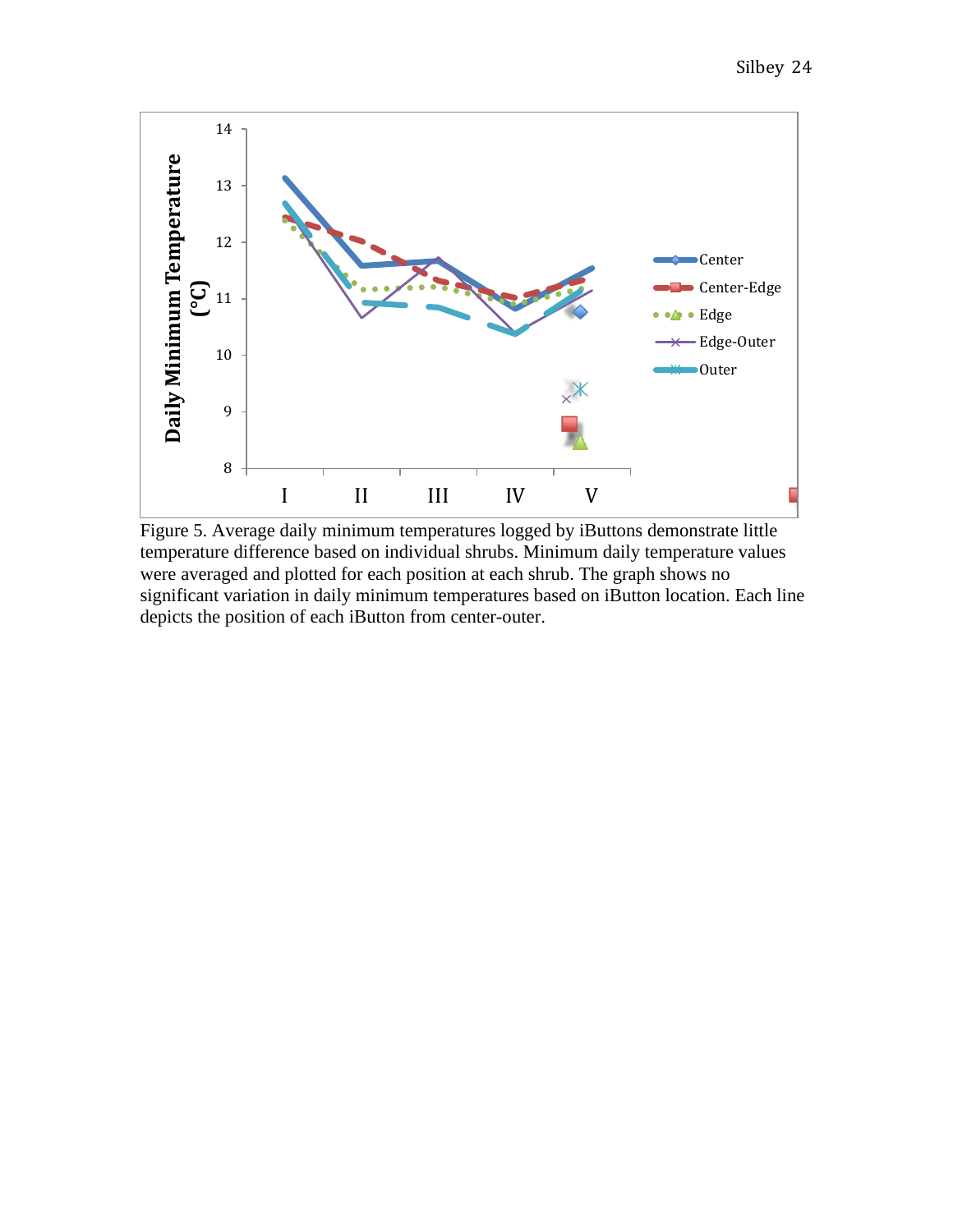

Figure 6. Average 24-hour temperatures indicate temperature variation based on iButton location and individual shrub. Daily temperature values were averaged and plotted for each position at each shrub. Overall, the outermost iButtons recorded the warmest temperatures, while all other iButton positions produced no notable trends. Each line depicts the position of each iButton from center-outer.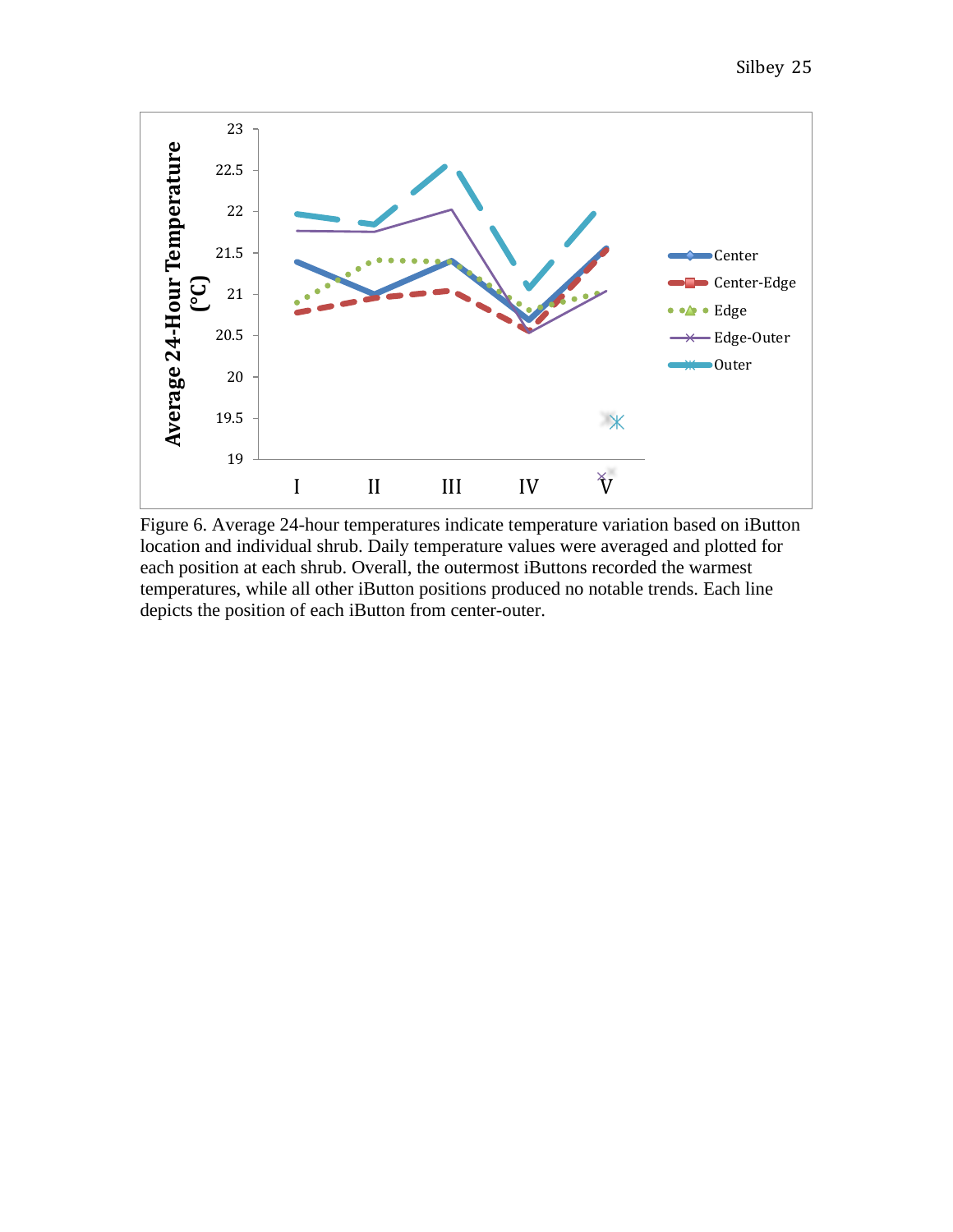

Figure 7. Average daylight hour temperatures (6:00am – 8:00pm) logged by iButtons show some temperature variation based on iButton location and individual shrub. Temperature values logged between 6:00am and 8:00pm were averaged and plotted for each position at each shrub. Outermost iButtons recorded the warmest temperatures, while the center-edge position was warmer for some shrubs (though not all), and other locations showed little variation. Each line depicts the position of each iButton from center-outer.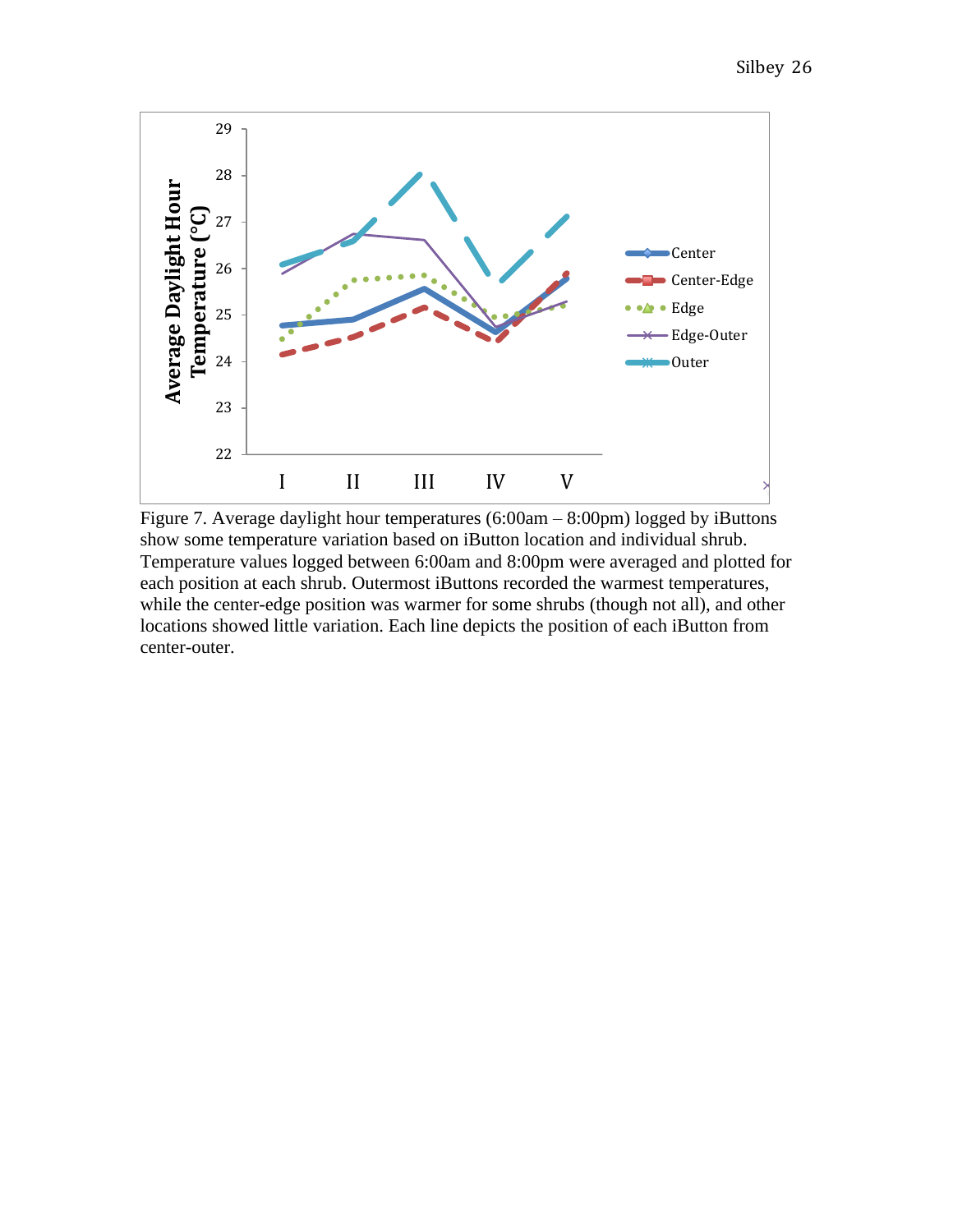Silbey 27



differences among iButton locations. Results show that maximum temperatures continue to warm moving outward from the center of a shrub, and indicates high significance  $(p=0.0001)$  A, B, and C on the graph indicate locations that are significantly different from one another and were determined using JMP (ex: all A's are not significantly different from each other, but A is significantly different from B and C). Error bars represent standard error at each location.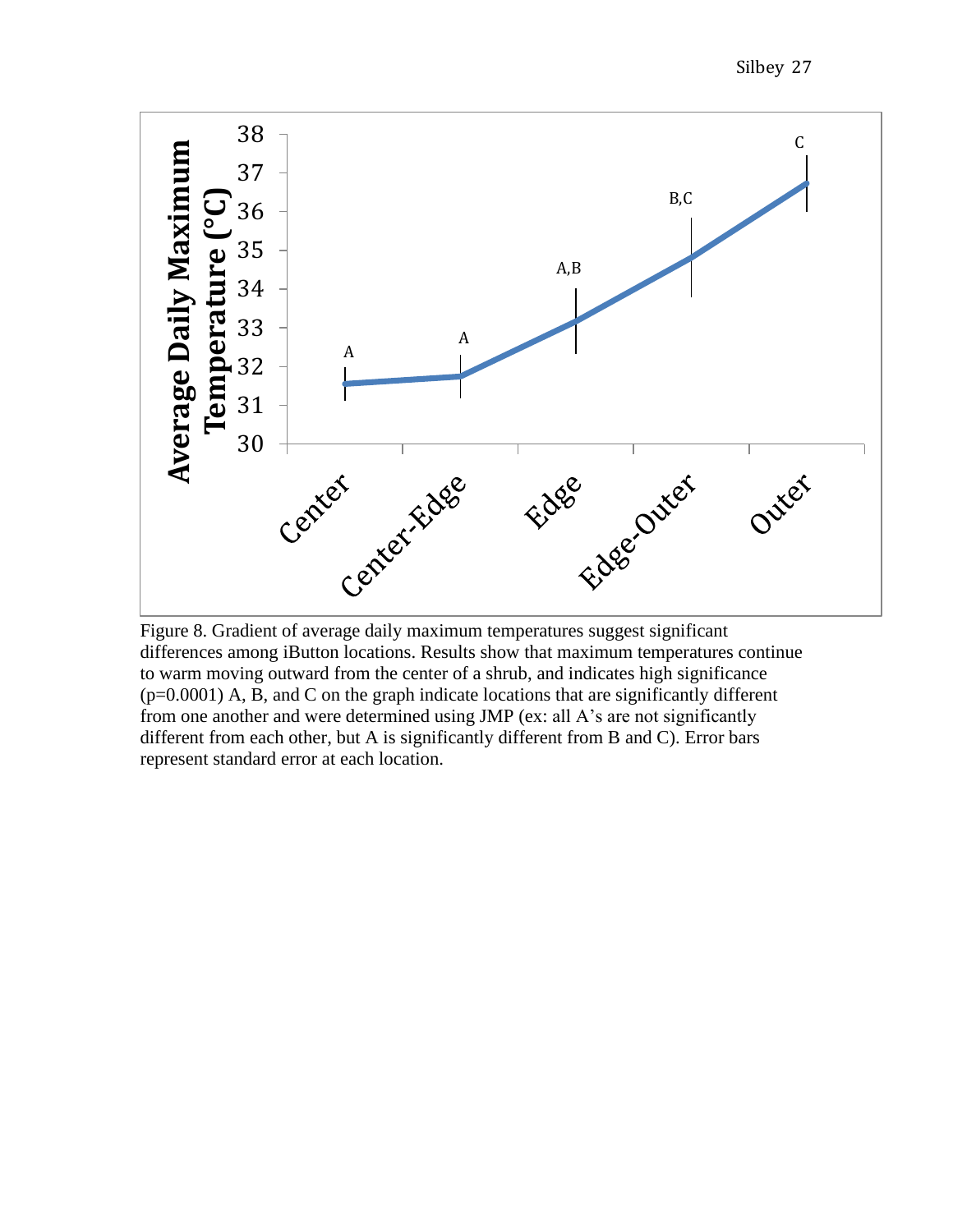

Figure 9. Average daily minimum temperatures indicate no significant differences based on iButton locations. Results show no significant differences in minimum temperatures based on location (p=0.79. This result also suggests that shrub centers are not significantly warmer during the nighttime. Error bars represent standard error at each location.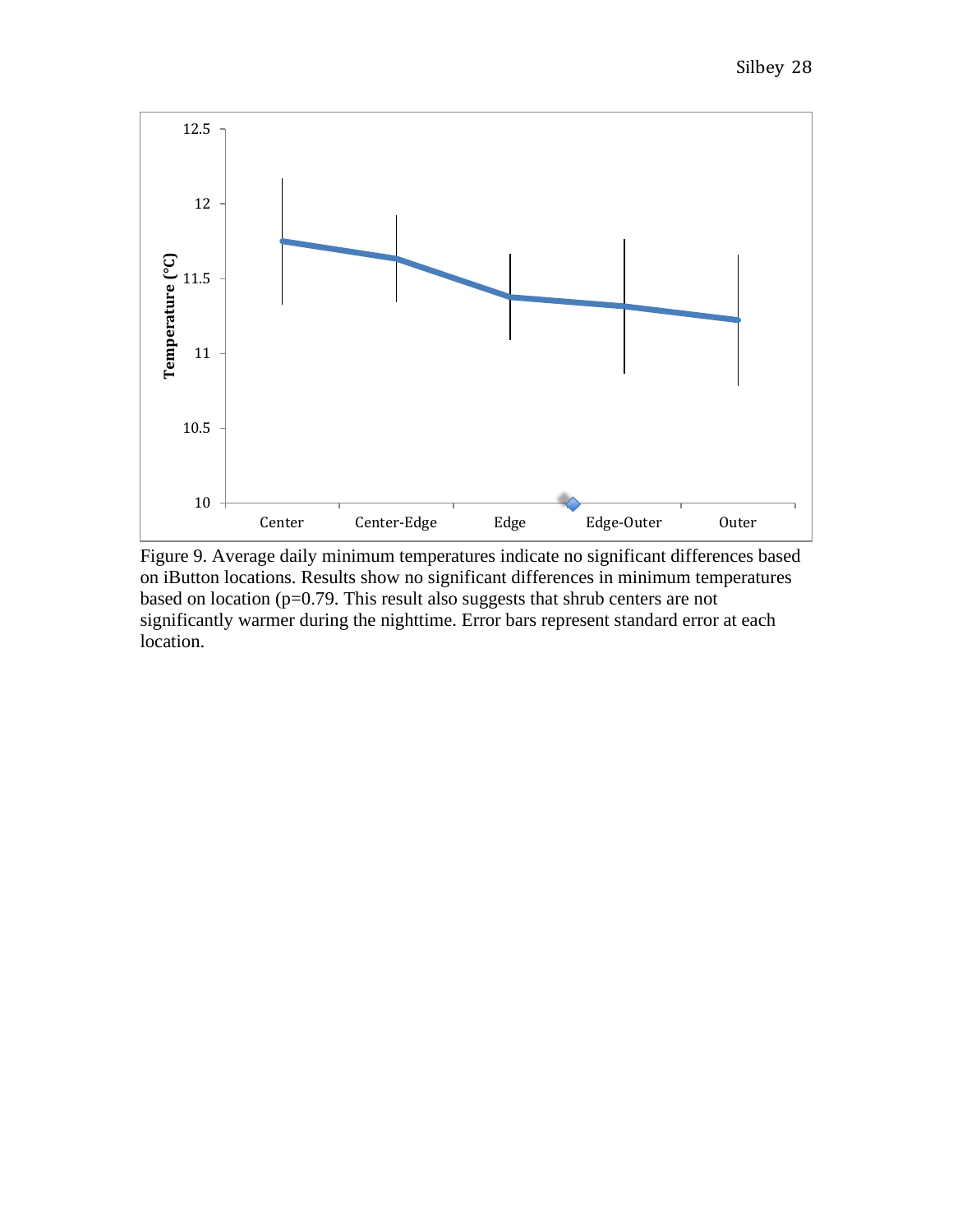

Figure 10. Average 24-hour temperatures are significantly different at center-edge and outer locations. Center-edge and outer locations were determined to be significantly different from each other  $(p=0.029)$ , while all other iButton locations demonstrated no significance. A and B indicate locations that are significantly different from each other (see Figure 9). Error bars represent standard error at each iButton location.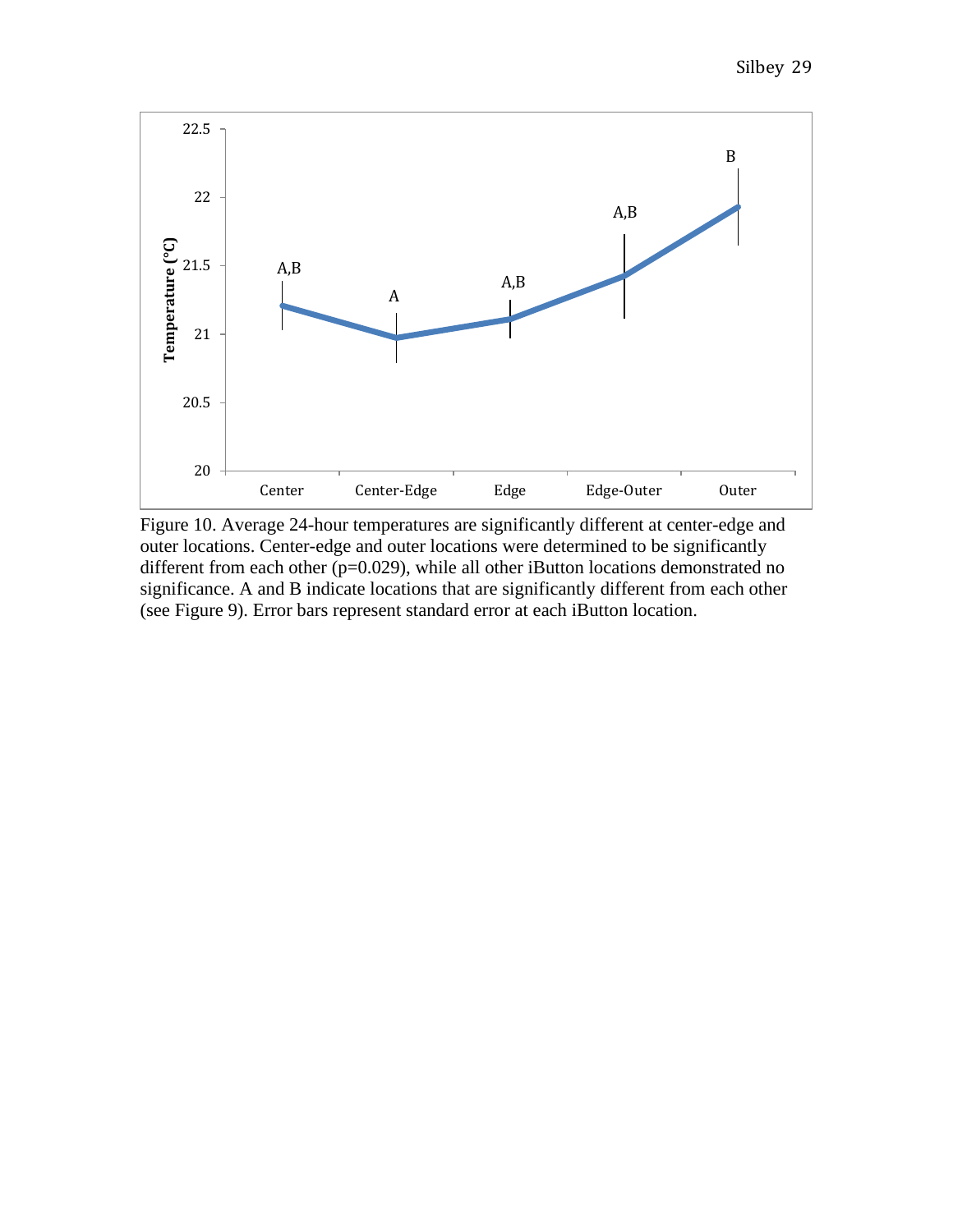#### Discussion

In conducting this study we had two main goals, 1) to assess the temperature gradients present around *Q. ilicifolia* shrubs and determine whether shrub size/structure impacts these gradients, and 2) to determine the viability of TLS scans for substituting field measurements for use in thermal modeling. With regard to our first goal, we predicted that larger shrubs would have a greater impact on thermal regime, and found that shrubs did impact environmental temperatures, particularly the daily maximum temperatures. However, our results indicated that shrub size and structure did not have any significant impact on the microclimates we assessed. Therefore, our hypothesis was not supported. Based on the lack of correlation between shrub structure and temperature, it appears that while variable shade cover may have an impact on temperature in a certain habitat, the small scale of microhabitats may not produce the same effect (Grundel et al., 1998). With our *Q. ilicifolia* individuals we found that the shrubs themselves produce a recognizable gradient from the center to twice the radius of the shrub, but that size and structure did not impact the temperature gradient. Milling et al. (2018) found similar results in arid shrubland habitats where the operative temperature of *Atremisia tridentata wyomingensis* was not impacted by shrub structure in habitats of differing structure and complexity. Interestingly, they found at one study site that the impacts of habitat structure and shrub volume did not change the temperature measurements seasonally, while at the other site shrub volume had a notable impact on thermal microclimates in the summer (Milling et al, 2018). Milling et al. (2018) also claim that the diurnal temperature range did in fact differ between study sites, while in the present study we found no notable differences in temperature ranges during the daylight hours based on shrub location.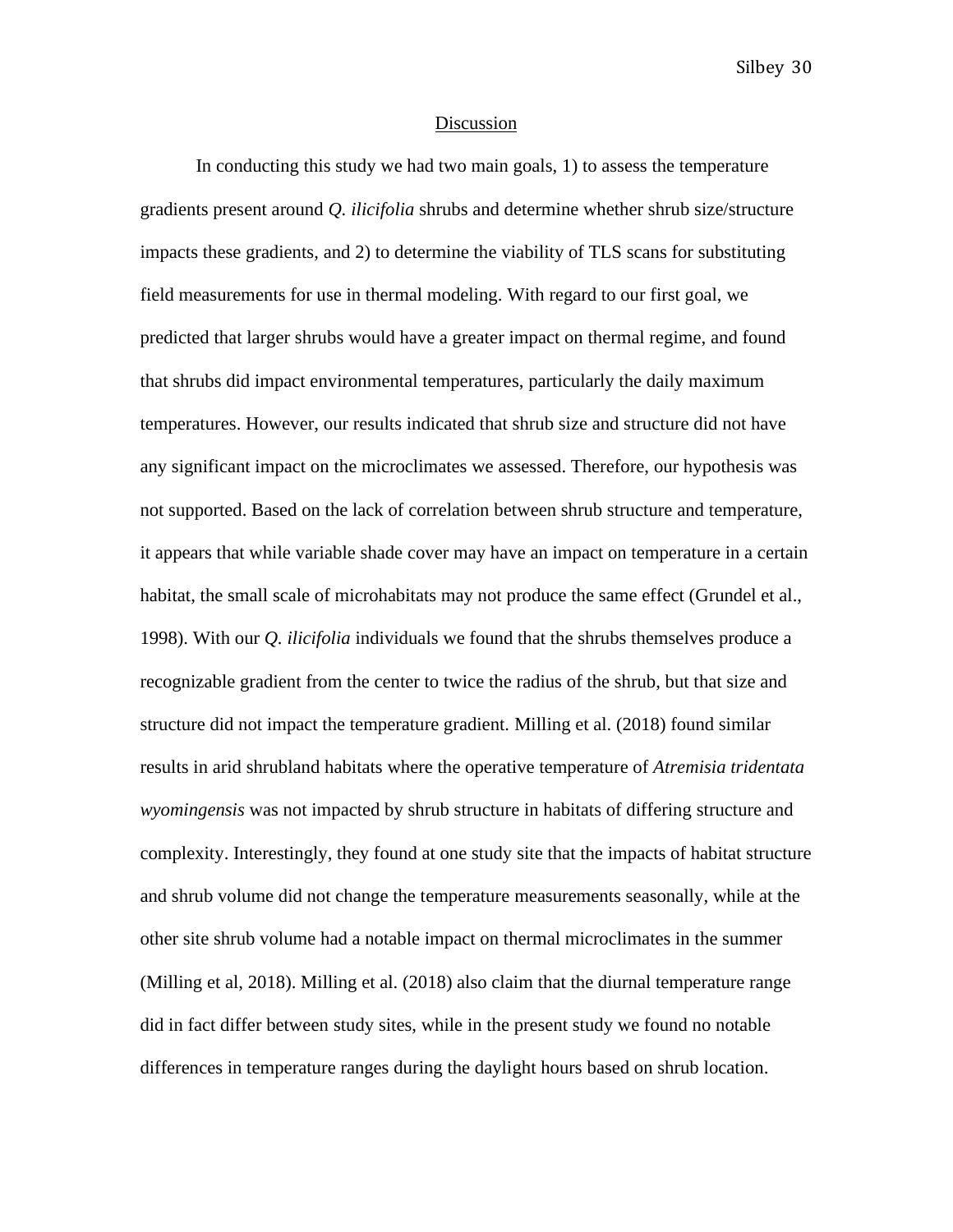Overall, both the results of the present study and those of Milling et al. (2018) show a lack of correlation between habitat structure and temperature gradients.

The temperature category in which we found the most notable gradient was in the daily maximum temperatures, and this may have been a result of the study site distribution (Figures 4-7). While the daily maximum temperatures expressed the most highly significant differences in iButton location (Figure 8), the average 24-hour temperatures also showed differences, but only between the center-edge and outer iButton locations (Figure 10). Because neither of the other temperature categories (average daily minimum or average daylight hour) showed any significant differences, and the average 24-hour data was only significant among two locations, we postulated that perhaps the data was skewed by other herbaceous vegetation growing throughout the summer as was visualized when analyzing the canopy cover photos. We therefore performed the same analysis on the temperature data by splitting it into the first and second parts of the summer  $(6/05/19 - 7/16/19)$  and  $7/17/19 - 8/29/19$ . This analysis was important to conduct because if other non-*Q. ilicifolia* vegetation was growing, it may indicate an inaccurate temperature gradient if such vegetation was more heavily present during certain parts of the summer. In this analysis we found no significant differences in the temperature gradients between the first and second halves of the summer, indicating that the presence of other herbaceous vegetation did not skew our data.

One potential explanation for the lack of significant shrub structure effect may have to do with the consistency of the dry, sandy soils among our sites. Radiation from the sun is absorbed in different ways depending on the substrate present, which impacts the surface temperature maintained at the ground level (Buxton, 1924; Milling et al.,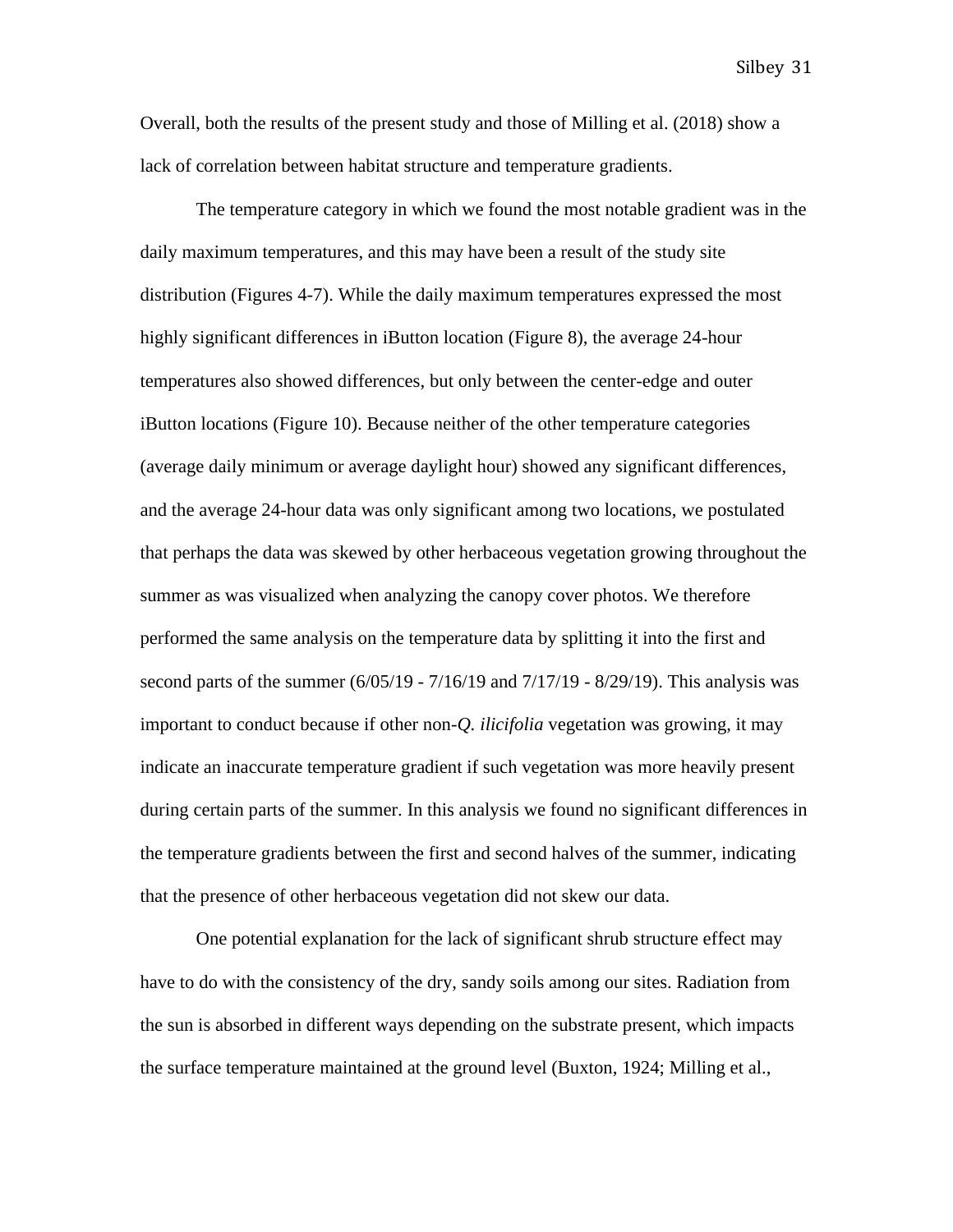2018). Pringle et al. (2003) also found that the intensity of incident radiation was a key factor in determining areas of thermal refuge, particularly for ectothermic species, overall having a recognizable impact on microhabitats (Pringle et al., 2003). Because our study sites were relatively similar in terms of substrate, it is possible that radiation from the sun was absorbed similarly across all sites, rather than differentiating between grassy sites, sandy sites or rocky sites.

These observations may be additionally useful in understanding the use of microclimates by various species. As it has been discussed, it appears that on the scale of microclimates, climate warming has not had a drastic impact on many species as would be expected (Sears et al., 2011), but warming may still have varying effects. For example, Karner blue butterflies, a native species to the APBP, rely on blue lupine plants to feed their larvae, and studies have shown that larvae develop faster when feeding on shadegrown lupine rather than the same lupine grown in sunnier environments (Grundel et al., 1998). However, Stamp & Bowers (1990) showed that buck moth (*Hemileuca lucina*) caterpillars demonstrate an increased growth rate in relation to warmer temperatures when able to bask and feed on young leaves (Stamp & Bowers, 1990). With a modeled 10°C increase in average springtime temperatures, it was observed that caterpillar growth rate nearly doubled, demonstrating how thermal environments may influence caterpillar feeding and development (Stamp & Bowers, 1990). Though these findings are different, they both imply that maintaining appropriate thermal microclimates may be critical to the developmental necessities of certain species. In our study we observed that while the thermal gradient was not affected by vegetation structure, there is still a valuable gradient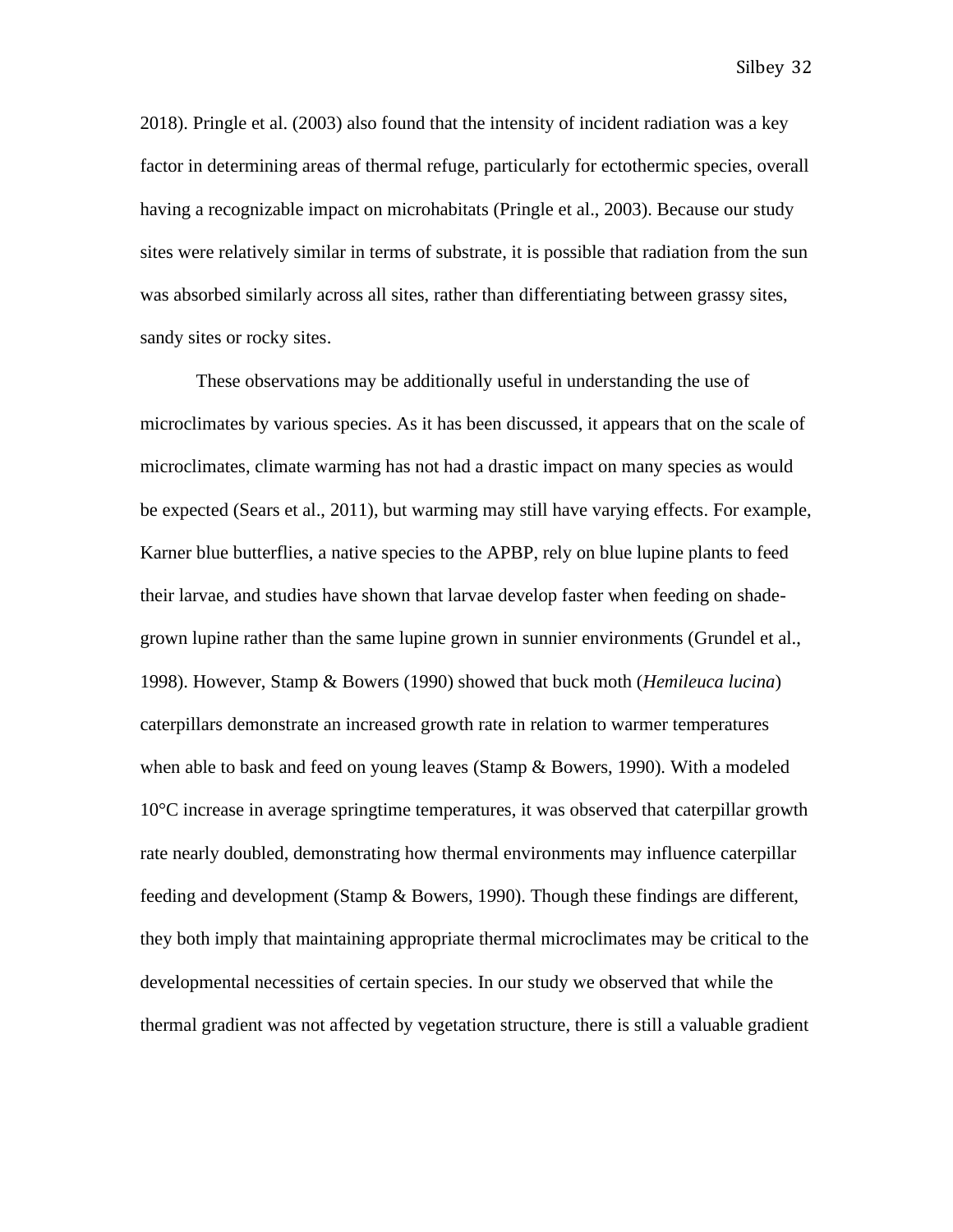present that evidently houses various microclimates, and we predict that these microclimates have numerous means of impacting the species in their refuge.

In accomplishing our second overall goal, we were able to successfully draw connections between TLS scanning data and field measurements. Most notably, we concluded that the relationship between leaf area and volume demonstrates a predictable positive correlation (Figure 2). This result is important because leaf area measurements were taken tediously in the field, while volume was measured using TLS, demonstrating that TLS scanning may be an effective tool to corroborate or even replace field measurements. Olsoy et al. (2015) demonstrated similar effectiveness of TLS when modeling areas of refuge for prey animals by comparing canopy cover photos with TLS scans to analyze how vegetation cover would conceal prey animals. They found that both methods of analysis were strongly correlated ( $r^2 = 0.85$ ) illustrating how TLS can be an effective tool to estimate concealment based on vegetation (Olsoy et al, 2015). Olsoy et al. (2015) also state that TLS can be useful for estimating canopy cover, characterizing alterations in vegetation structure, and modeling leaf densities and their seasonal changes. Overall, our study corroborates the findings of others, claiming that TLS can be a useful tool for analyzing vegetation and habitat structures.

If we were to conduct this study again, conducting TLS scans in color would be helpful not only in stitching together the scans, but also in helping to better visualize the landscape. Likewise, it would be beneficial to take canopy cover photos both when placing the iButtons initially, and when removing them (as we did in this study), to help determine if other herbaceous vegetation was growing and impeding our results.

Silbey 33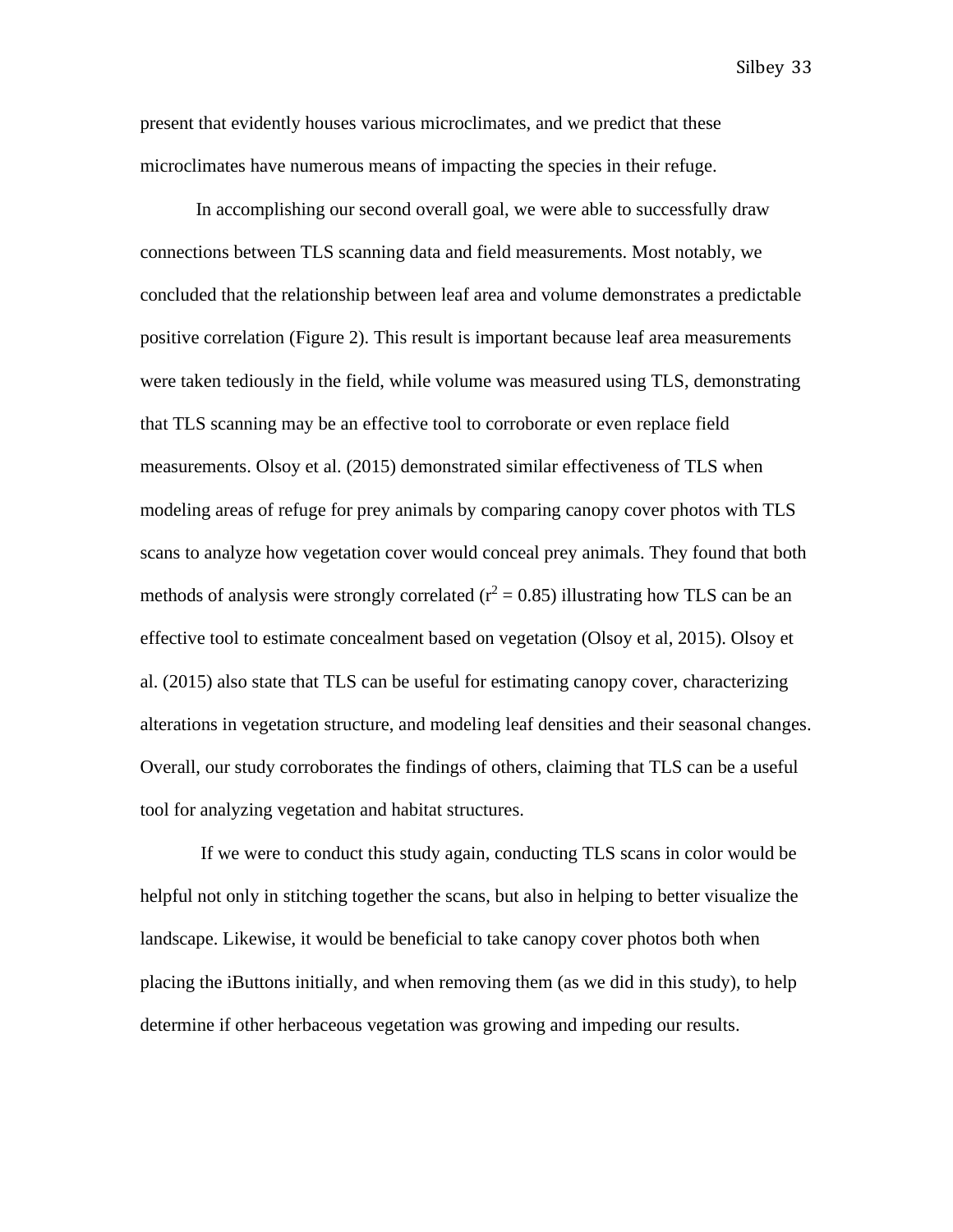From this study we were able to conclude that observing the presence of a thermal gradient is possible when examining daily maximum temperatures, and that shrub size and structure do not change the consistency of temperature gradients in *Q. ilicifolia* shrubs. These conclusions are valuable in furthering this work as we hope to use our daily maximum temperature data and apply the knowledge that shrub size and structure do not influence temperature gradients to predict temperature depressions on a larger scale. The conclusions drawn from this study may be useful to future studies that aim to observe microclimates, for example, in attempting to map optimal microhabitats or areas of refuge for certain species (Hertz et al., 1994; Pringle et al., 2003; Grundel et al., 1998). Likewise, these thermal maps may aid researchers in identifying areas of sunlight exposure (or lack thereof) for ectothermic species that rely on both basking and thermal refuge (Hertz et al., 1994). Overall, terrestrial laser scanning has proven to be a useful tool in assessing thermal microclimates, and such microclimates should continue to be explored because it is evident that they are a haven to many animal species.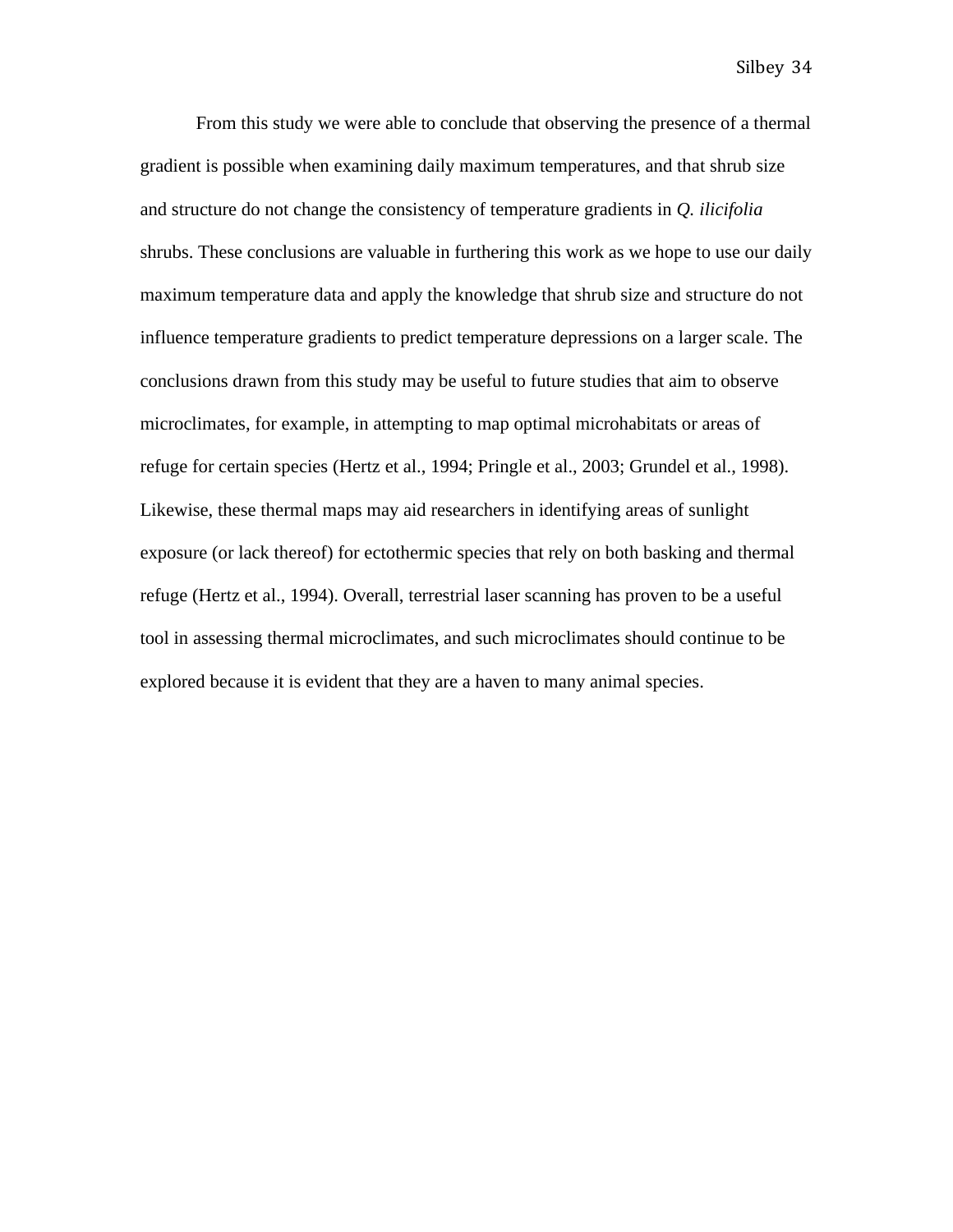## Acknowledgements

I would like to thank the Union College Student Research Grant for providing the funding necessary for this project and to Cole Belmont and the Union Makerspace for the use of the laser scanner and help with 3D analysis. Special thanks to Neil Gifford and Steve Campbell at the Albany Pine Bush Preserve for granting access to our study sites and providing knowledge on the habitats and communities. Thanks to Sean Rigney for his help collecting field data and TLS scans. Finally, I thank Professor Steven Rice for his guidance and direction throughout the entirety of this process.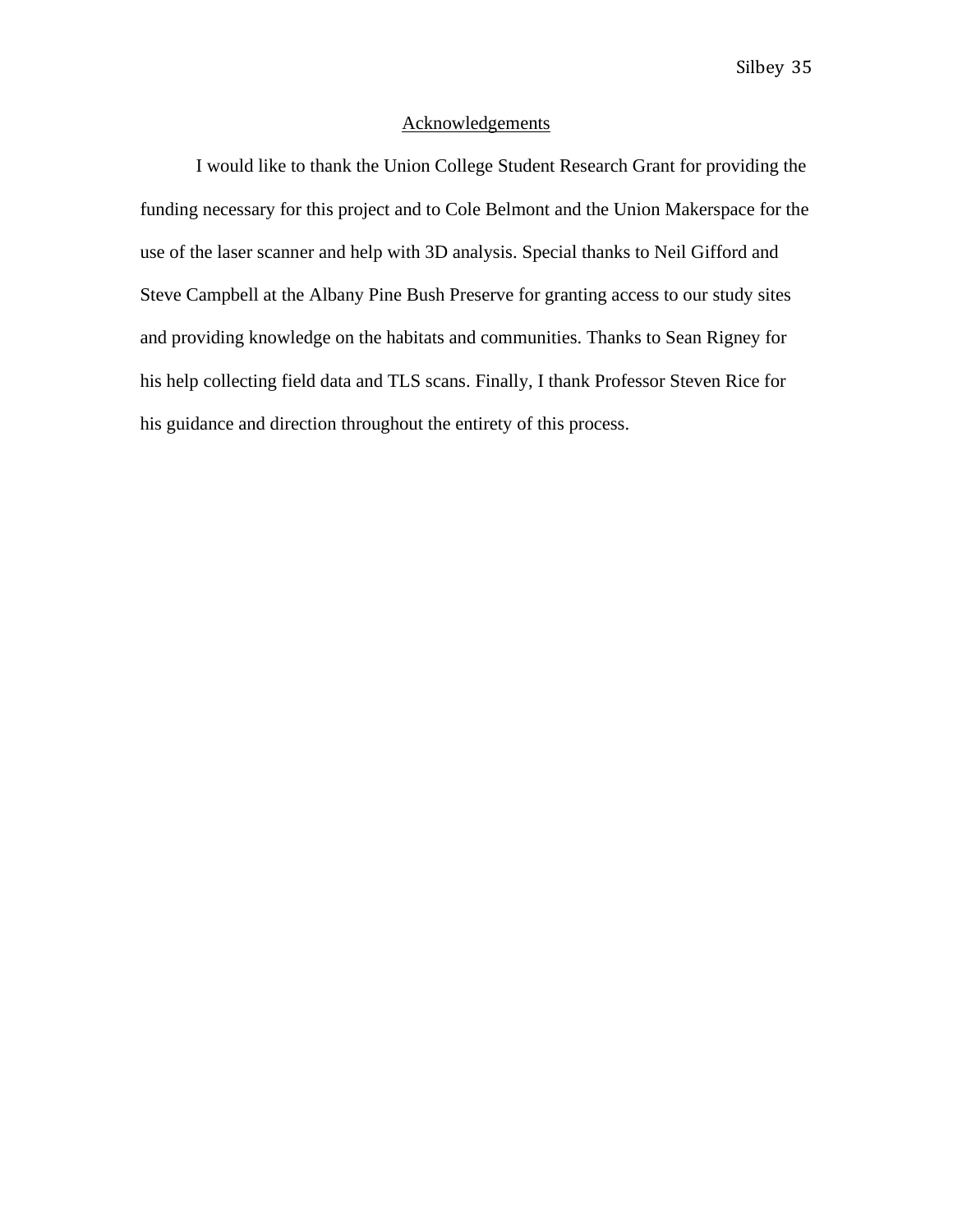# Works Cited

APBPC. 2017. 2017 Management Plan Update for the Albany Pine Bush Preserve.

- Bakken, G.S. and M.J. Angilletta Jr. 2014. How to Avoid Errors when Quantifying Thermal Environments. Functional Ecology 28: 96-107.
- Buxton, P.A. 1924. The Temperature of the Surface of Deserts. Journal of Ecology 12: 127-134.
- Calders, K., T. Schenkels, H. Bartholomeus, J. Armston, J. Verbesselt, and M. Herold. 2015. Monitoring Spring Phenology with High Temporal Resolution Terrestrial LiDAR Measurements. Agricultural and Forest Meteorology 203: 158-168.
- CloudCompare (version 2.91) [GPL software] 2017. Retrieved from http://www.cloudcompare.org/
- Davies, Z.G., R.J. Wilson, S. Coles, and C.D. Thomas. 2006. Changing Habitat Associations of a Thermally Constrained Species, the Silver-Spotted Skipper Butterfly, in Response to Climate Warming. Journal of Animal Ecology 75: 247- 256.
- Endangered Karner Blue Butterfly Exceeds Federal Recovery Threshold. Albany Pine Bush Preserve Comission. Accessed 3/1/2020 [https://www.albanypinebush.org/discovery-center/endangered-karner-blue-butterfly](https://www.albanypinebush.org/discovery-center/endangered-karner-blue-butterfly-exceeds-federal-recovery-threshold)[exceeds-federal-recovery-threshold.](https://www.albanypinebush.org/discovery-center/endangered-karner-blue-butterfly-exceeds-federal-recovery-threshold)
- Grundel, R., N.B. Pavlovic, and C.L. Sulzman. 1998. The Effect of Canopy Cover and Seasonal Change on Host Plant Quality for the Endangered Karner Blue Butterfly (*Lycaeides melissa samuelis*). Oecologia 114: 243-250.
- Hertz, P.E., L.J. Fleishman, and C. Armsby. 1994. The Influence of Light Intensity and Temperature on Microhabitat Selection in Two Anolis Lizards. Functional Ecology 8: 720-729.
- JMP®, Version *<*14.0>. SAS Institute Inc., Cary, NC, 1989-2019
- Milling, C.R., J.L. Rachlow, P.J. Olsoy, M.A. Chappell, T.R. Johnson, J.S. Forbey, L.A. Shipley, and D.H. Thornton. 2018. Habitat Structure Modifies Microclimate: An Approach for Mapping Fine-Scale Thermal Refuge. Methods in Ecology and Evolution 9: 1648-1657.
- Milling, C.R., J.L. Rachlow, T.R. Johnson, J.S. Forbey, and L.A. Shipley. 2017. Seasonal Variation in Behavioral Thermoregulation and Predator Avoidance in a Small Mammal. Behavioral Ecology 28: 1236-1247.
- Muir, J., S. Phinn, T. Eyre, and P. Scarth. 2018. Measuring Plot Scale Woodland Structure using Terrestrial Laser Scanning. Remote Sensing in Ecology and Conservation 4: 320-338.